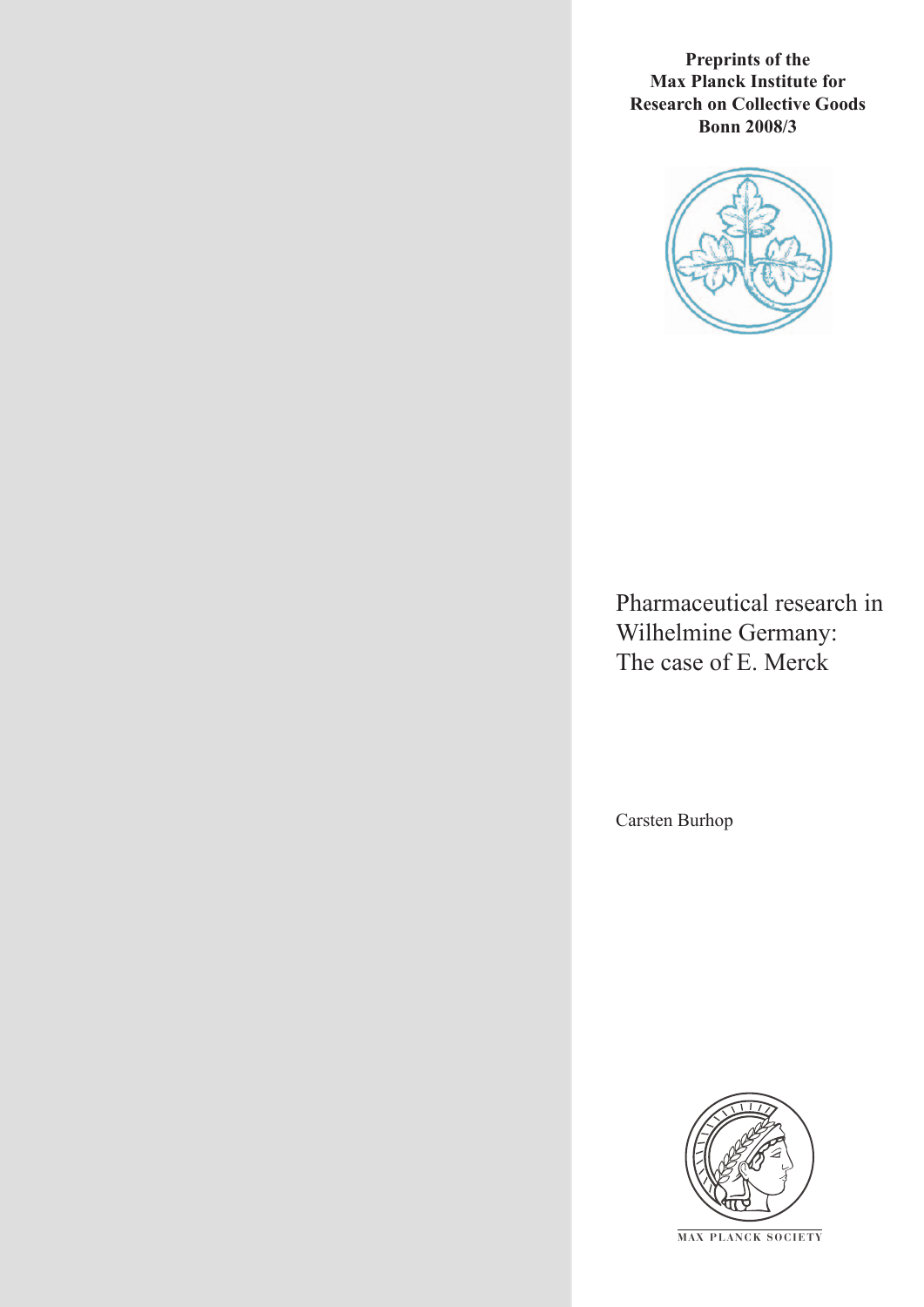

# **Pharmaceutical research in Wilhelmine Germany: The case of E. Merck**

Carsten Burhop

February 2008

Max Planck Institute for Research on Collective Goods, Kurt-Schumacher-Str. 10, D-53113 Bonn http://www.coll.mpg.de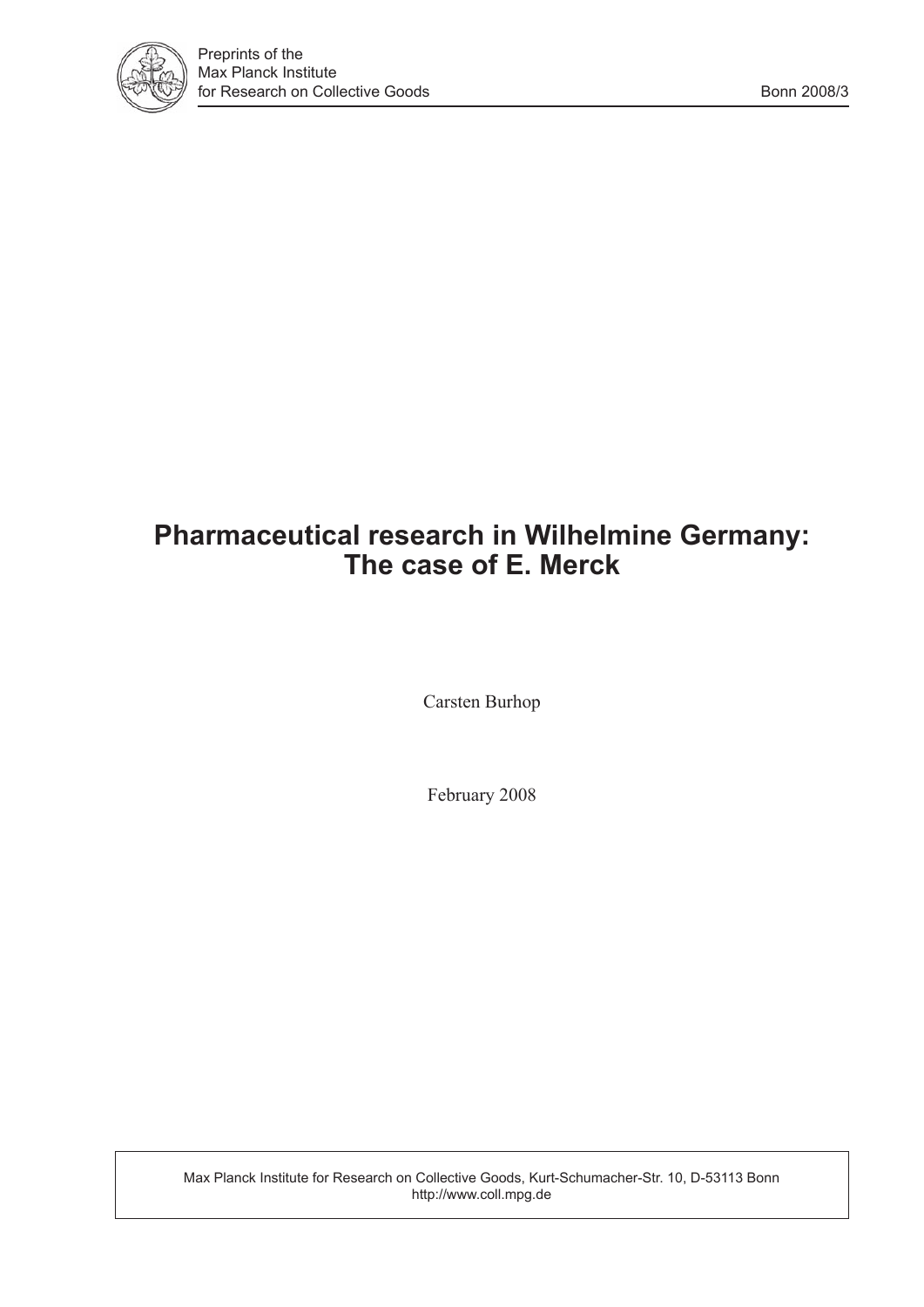## **Pharmaceutical research in Wilhelmine Germany: The case of E. Merck\***

**Carsten Burhop†**

## **Abstract**

In this paper, we describe the emergence and evolution of pharmaceutical research at the German company E. Merck during the late  $19<sup>th</sup>$  and early  $20<sup>th</sup>$  century. Revolutionary changes in the scientific knowledge base, especially the rise of bacteriological research, and the market entry of dyestuff producers into pharmaceuticals made the re-organisation of pharmaceutical research during the 1890s a necessary corporate strategy. Consequently, Merck restructured its in-house research between 1895 and 1898. Moreover, the firm deepened its co-operation with universities and other outside inventors. Jointly and severally, the firm depended on outside inventors for the generation of new products, whereas in-house scientists improved the productive efficiency. Moreover, we show that a significant number of new products were launched between the late 1890s and 1905. During the following years, however, resource constraints restricted Merck's innovative capacity.

**JEL-Classification**: N 83, O 32

 $\overline{a}$ 

**Keywords:** Business history; pharmaceutical research; case study

<sup>\*</sup> I would like to thank Katja Glock of the corporate archive of E. Merck, Darmstadt, who discovered and supplied many useful files. Comments made by Brian Cooper and Thorsten Lübbers substantially improved the paper. All remaining errors and shortcomings are the sole responsibility of the author. Financial support of the Deutsche Forschungsgemeinschaft is gratefully acknowledged.

<sup>†</sup> Max Planck Institute for Research on Collective Goods, Kurt-Schumacher-Straße 10, 53113 Bonn, Germany, Email: burhop@coll.mpg.de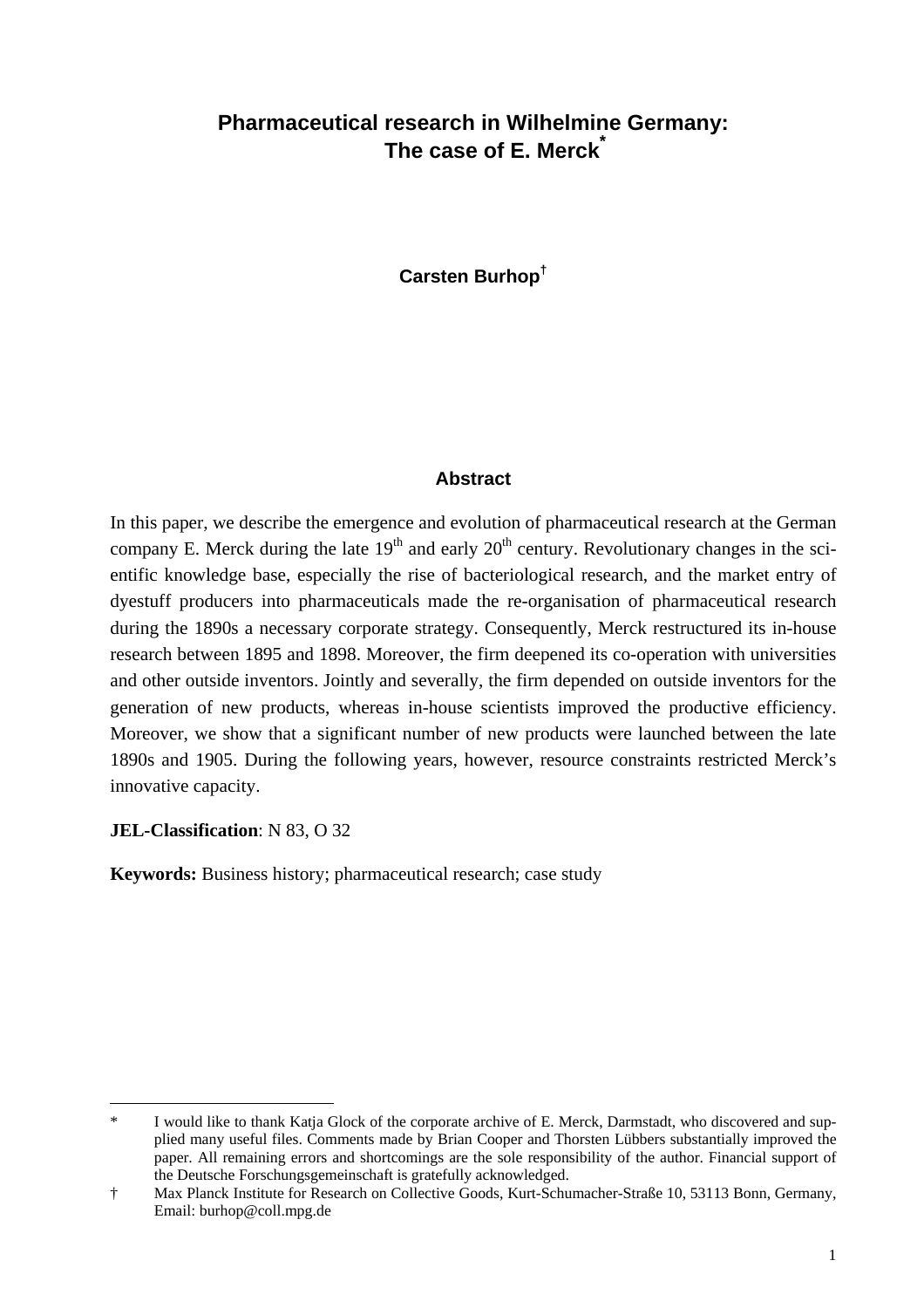## **I. Introduction**

j

Germany's rise to one of the leading industrial economies during the late  $19<sup>th</sup>$  and early  $20<sup>th</sup>$  century was, among many other reasons, ascribed to its ability to innovate. In particular, Germany's success during the 'second' industrial revolution was connected to the inventions made in the fields of chemistry, pharmacy, and electrical engineering. In turn, the inventive activity was fostered by the high quality of Germany's system of higher education, the substantial governmental support for science, and – last but not least – the emergence of industrial research laboratories (Landes, 1999: 290-291; Cameron / Neal, 2003: 242-243).

More specifically, the invention of the company-sponsored research organisation was identified as the undoubtedly greatest single contribution of the German dyestuff industry (Beer, 1959: 73). This path-breaking organisational revolution transformed the firms from fellow-runners to market leaders in synthetic dye production. At least since Beer's observation, the research laboratories of the dyestuff industry itself had been the object of scientific research. The focus of these studies had been the development at Bayer (e.g., Beer, 1959; Meyer-Thurow, 1982; Murmann, 2006) whereas the two other major dyestuff producers, BASF and Hoechst, were much less intensively investigated (Homburg, 1992; Reinhardt 1997).<sup>1</sup>

Yet, the evidence of a science-based second industrial revolution is much less clear for other industries. König (1995, 1996) showed that the causality between industrial development and scientific research was opposite in electrical engineering, compared to the experience of the dyestuff industry. Electrical engineering was an industry-driven science, not a science-driven industry. In addition, Erker (1990) pointed out that professionally managed centralized research laboratories emerged during the 1920s, and not during the pre-World War I period. Before World War I, research was decentralized at the major German electrical engineering firms Siemens and AEG. Moreover, centralized research laboratories appeared at about the same time in the U.S., Germany, and other European states.

Turning to the pharmaceutical industry, findings by Wimmer (1994) show that professionally managed in-house research and development (R&D) was constricted to Bayer, whereas Hoechst procured new products from universities and only improved the production process in-house.<sup>2</sup> Furthermore, the traditional pharmaceutical company Schering failed to develop a R&D strategy during the pre-World War I period (Wimmer, 1994; Kobrak, 2002). Jointly and severally, it seemed that the professionally managed centralized corporate R&D laboratory was constricted to dyestuff production. Moreover, all but one dyestuff firm – Bayer – failed to transfer the R&D organisation to the new field of pharmaceuticals.<sup>3</sup>

A detailed case study from the pharmaceutical industry is potentially important for this debate in several respects. First of all, most studies regarding the emergence of corporate R&D focus on

<sup>1</sup> Reinhardt (1998) contains a short English summary of the main findings of his monograph.

<sup>2</sup> Wimmer (1998) contains a short English summary of the main findings of his monograph.

<sup>3</sup> Nevertheless, Liebenau (1984, 1985) showed that German firms were market leaders in pharmaceutical research compared to their American and British competitors.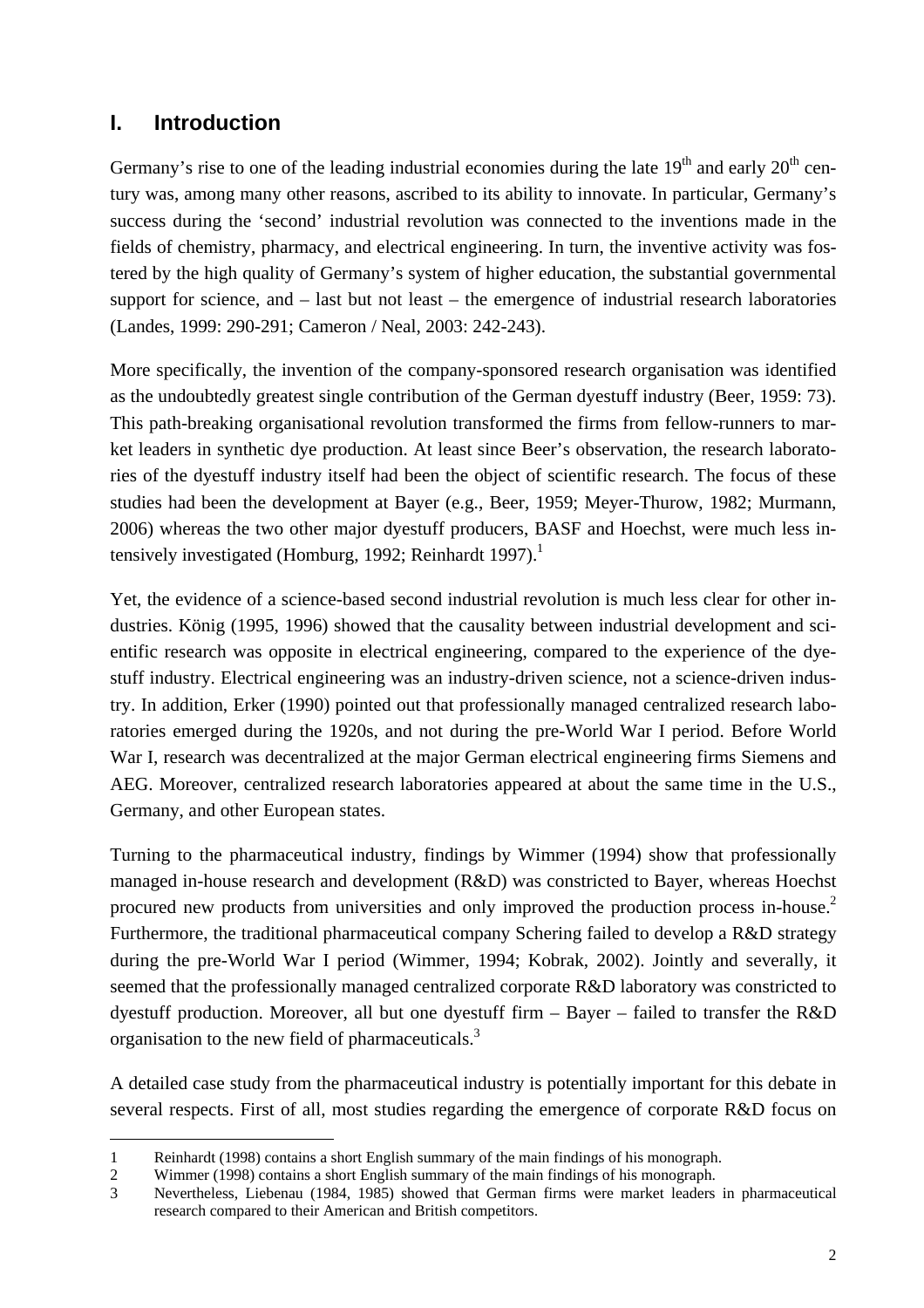the dyestuff industry. This industry clearly deserves a substantial amount of attention, since industrial R&D laboratories were invented in this industry. On the other hand, dyestuffs were relatively unimportant in terms of output. In 1913, they accounted for only 3.5 percent of the value of the worldwide chemical production, whereas pharmaceuticals accounted for 17.5 percent (Ungewitter, 1931: 6). Second, the pharmaceutical knowledge base experienced a major shift during the 1870s and 1880s. More specifically, the sources of bacteriological infections were discovered and treatments for them were developed. Moreover, it turned out that dyestuffderivatives could be used as antipyretics and analgesics. Consequently, traditional pharmaceutical firms, whose knowledge based mainly on alkaloid chemistry, were faced with a new knowledge base and with the market entry of the major dyestuff producers into the drug market.<sup>4</sup> Faced with this shift in general conditions, the major dyestuff and pharmaceutical firms adapted their behaviour.<sup>5</sup>

This paper offers a detailed case study about the emergence, organisation, and development of R&D at E. Merck, the oldest pharmaceutical company in the World.<sup>6</sup> So far, only the expansion of the research laboratories of the German dyestuff producers Hoechst, Bayer, and BASF towards pharmaceutical research as well as R&D at the traditional pharmaceutical firm Schering had been evaluated (Wimmer, 1994; Reinhardt, 1995; Kobrak, 2002). These case studies showed a substantial heterogeneity in the organisation of R&D: Bayer developed strong in-house research capacities, Hoechst mostly relied on long-term research co-operations with university researchers, Schering depended upon the creativity of an individual in-house researcher, and BASF left the pharmaceutical market quite soon.

Merck is an important case study for at least three reasons. First, Merck is a much older firm than Hoechst, Bayer, BASF, and Schering, which were all established during the 1860s, whereas Merck dates back to the late  $17<sup>th</sup>$  century and was established as a general partnership in 1827. Consequently, its learning base and organisational structure were built up during a different state of scientific knowledge. Second, Merck was a family-owned and managed firm whereas the large competitors were publicly quoted joint-stock companies, often with outside managers. Third, Merck was a major player in pharmaceutical research. Taking the number of innovative pharmaceutical products on sale in 1911/ 12 as a measure, Merck was number four on the German market (Wimmer, 1994: 228).

By and large, our case study shows a success story. We present evidence that Merck was not captured by its traditional knowledge base or its family-based management. Jointly and severally, Merck's R&D strategy was similar to Hoechst's strategy. Merck mostly relied on external

<sup>4</sup> Moreover, the role of small pharmacies and the distribution of drugs changed significantly after the introduction of industrial production (Wimmer, 1991).

<sup>5</sup> This shift in the knowledge base is comparable to the shift induced by the bio-tech revolution of the 1970s. Galambos / Sturchio (1998) evaluate the bio-tech revolution from the perspective of business history. Dominguez-Lacasa (2006) evaluates the consequences of established knowledge bases at German pharmaceutical companies for the adaptation to the new technology since the 1970s.

<sup>6</sup> Huhle-Kreutzer (1989: 121-150) described the innovative activity of Merck from the 1830s until the 1950s from a medical-historical perspective.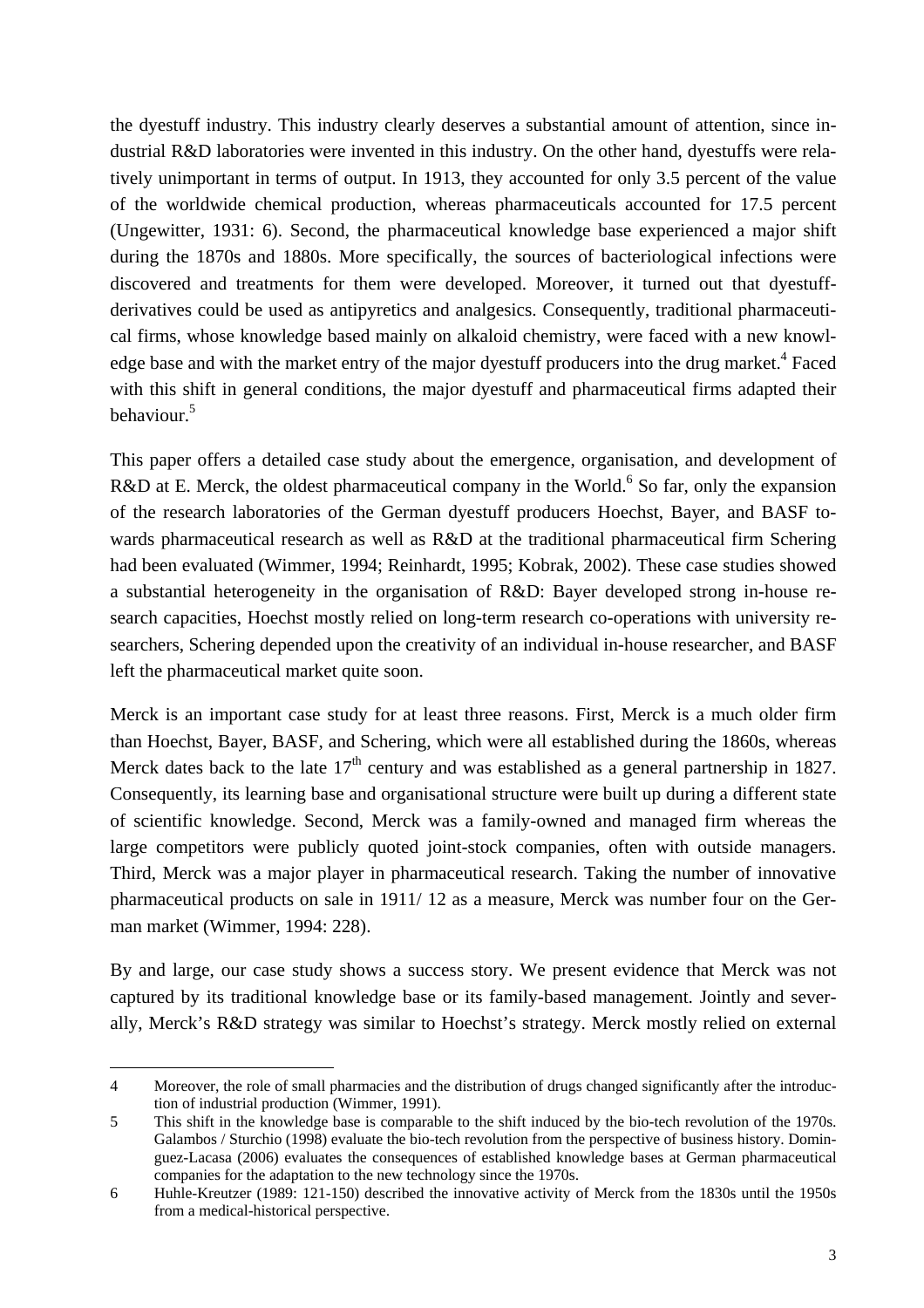researchers for the development of new products. Nevertheless, the firm had substantial in-house research capacities, which were radically re-organized in 1898 with the establishment of its central research laboratory. The main activity of this laboratory was the screening of dozens of inventions offered by outside inventors and the improvement of production processes. However, Merck's success strongly depended on a small number of blockbuster drugs. In this respect, the firm was similar to its main competitors. Moreover, Merck failed to devote substantial resources to in-house R&D. Consequently, when the supply of product innovations from outside innovators flattened during the last years preceding the Great War, Merck's innovativeness declined substantially.

The remaining parts of the paper are organized as follows. In Section II, an aggregate picture of R&D at Merck between the 1890s and World War I is depicted. Section III describes Merck's external sources of innovation, e.g., cooperation with universities and the buying of production innovations on the market for technology. Section IV presents the in-house R&D capacities of the firm. The final Section V concludes the paper.

## **II. The development of E. Merck**

 $\overline{a}$ 

Merck's history can be traced back to 1688, when Friedrich August Merck bought the Engel-Apotheke ('Angel pharmacy') in Darmstadt, a small city south of Frankfurt. The move to industrial production was initiated in 1827 by Emanuel Merck, who founded, together with his sons Carl, Georg, and Wilhelm, the business partnership E. Merck. From the 1880s onwards, the third generation of the Merck family controlled the business. All family members were well trained to manage the company: Carl's oldest and youngest sons, Johann Heinrich Emanuel Merck and Carl Merck, received both a management education and were responsible for the commercial affairs of the company until 1897/ 98, when this activity was taken over by the chemists Louis Merck, the third brother, until his death in 1913. Georg's sons, Emanuel August Merck and Willy Merck, were responsible for the sales department (1883-1923) and the production department (1886-1932), respectively. Both had received a PhD in chemistry and pharmacy before entering the firm. Willy's sons, Carl Emanuel Merck, a chemist, and Georg Merck – who had a degree in management – managed the social affairs department (1888-1909) and the U.S. subsidiary (1891-1926), respectively (Bernschneider-Reiff, 2002:  $64-65$ ).<sup>7</sup>

Beyond changes in the top management of the firm, the invention of bacteriological drugs and the use of dyestuffs as pharmaceuticals were two major changes of the scientific basis of pharmaceutical research, which both occurred during the 1880s. This made a fundamental restructuring of R&D indispensable. Moreover, changes in the scientific basis caused the market entry of

<sup>7</sup> American readers should note that Merck & Co., Whitehouse Station, U.S., was founded in 1891 as the U.S. subsidiary of the German firm E. Merck. After the confiscation during World War I, Merck & Co. became an independent company. Today, the firms are not linked together, but share the same name. Merck & Co. has the right to use the name in the U.S., but outside the U.S. it is known as Merck Sharpe & Dohme (MSD). Merck KGaA, in turn, has the right to use the name outside the U.S. and operates in the U.S. as EMD (for E. Merck, Darmstadt). The early history of MSD is analyzed by Galabmos / Sewell (1995).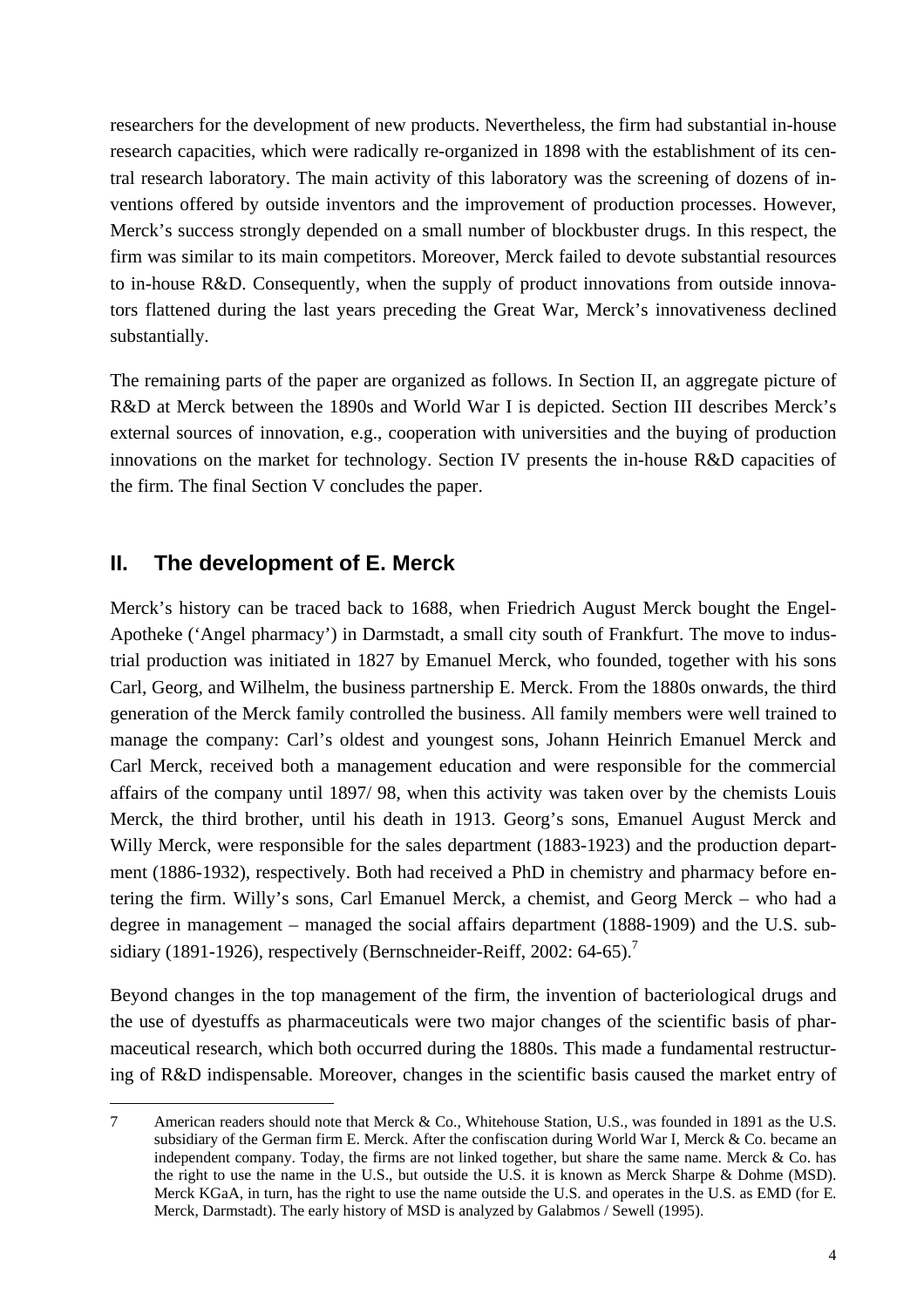the large chemical firms Hoechst, Bayer, and BASF into the market for pharmaceuticals. Consequently, the competitive and technological pressure on Merck increased substantially during the 1880s and 1890s.

The path-breaking bacteriological and immunological research conducted by Louis Pasteur and Robert Koch since the 1870s resulted into the discovery of the tubercle bacillus in 1882 and the cholera bacillus one year later.<sup>8</sup> In a very short period thereafter, almost all infectious diseases had been identified and pharmaceutical research related to these findings started soon. In a first step, vaccines against bacteriological infections were invented, followed by the development of sero-therapy. This latter type of medical treatment was brought forward by Emil von Behring and Paul Ehrlich.<sup>9</sup> In 1894, they developed the first drug in this line of research, an antidiphtheric serum. In 1910, Paul Ehrlich invented the first antibiotic, Salvarasan, which was the first drug to cure syphilis and a blockbuster for Hoechst, one of Merck's main competitors.

The usefulness of dyestuffs as pharmaceuticals was discovered during the 1880s. The first major drug in this regard, the antipyretic Kairin, was originally developed in search of a new dyestuff, but launched as a drug in 1883 by Hoechst (Wimmer, 1994: 150-151). The other German dyestuff firms followed soon with similar drugs: BASF introduced Thallin in 1885, Kalle & Co. launched Antifebrin in 1886, and Bayer rolled Phenacetin out in 1888 (Reinhardt, 1995: 253-254).<sup>10</sup>

Merck was not the first mover using the new pharmaceutical knowledge base. For instance, the three Nobel-Prize winning researchers Koch, von Behring, and Ehrlich signed research contracts with the dyestuff and pharmaceutical company Hoechst in 1892 and 1894, respectively. Moreover, Hoechst, as well as Bayer, deepened their in-house pharmaceutical research capacities. In turn, this increased the pressure on traditional pharmaceutical companies to collaborate with university researchers and to establish own research units. Consequently, the Berlin-based company Schering established a bacteriological department in 1893 and hired a scientist for general pharmaceutical and chemical research at about the same time. Merck followed soon and opened its bacteriological unit in 1895 (Bernschneider-Reiff, 2002: 55-57). In addition, Merck deepened its research co-operations with university researchers by establishing relationships with I. Stilling (in 1890), Rudolf Kobert (in 1892), Martin Freund (in 1895), Hugo Winternitz (in 1897), Josef von Mering (in 1898), Richard Wolffenstein (in 1900), and Richard Willstätter<sup>11</sup> (in 1900). Furthermore, the internal organization of R&D at Merck was re-organized in 1898 with the establishment of the central scientific laboratory.<sup>12</sup>

<sup>8</sup> Robert Koch received the Nobel Prize for medicine in 1905, Louis Pasteur died in 1895, before the endowment of the Nobel Foundation.

<sup>9</sup> Emil von Behring was the first winner of the Nobel Prize for Medicine. Paul Ehrlich received the Nobel Prize for Medicine in 1908.

<sup>10</sup> These changes in the medical knowledge base made it more and more difficult for individual pharmacists to produce all known drugs by themselves. Thus, the production of pure basic chemicals as well as of ready-touse prescription and over-the-counter (OTC) drug shifted to industrial firms. Merck, for example, distributed such ready-to-use prescription and OTC drugs as 'specialities' (Patent- und Specialpräparate) to pharmacies, doctors, and consumers (Bernschneider-Reif, 2002: 53-54).

<sup>11</sup> In 1915, Richard Willstätter received the Nobel Prize for Chemistry.

<sup>12</sup> MRO, F3 / 2c.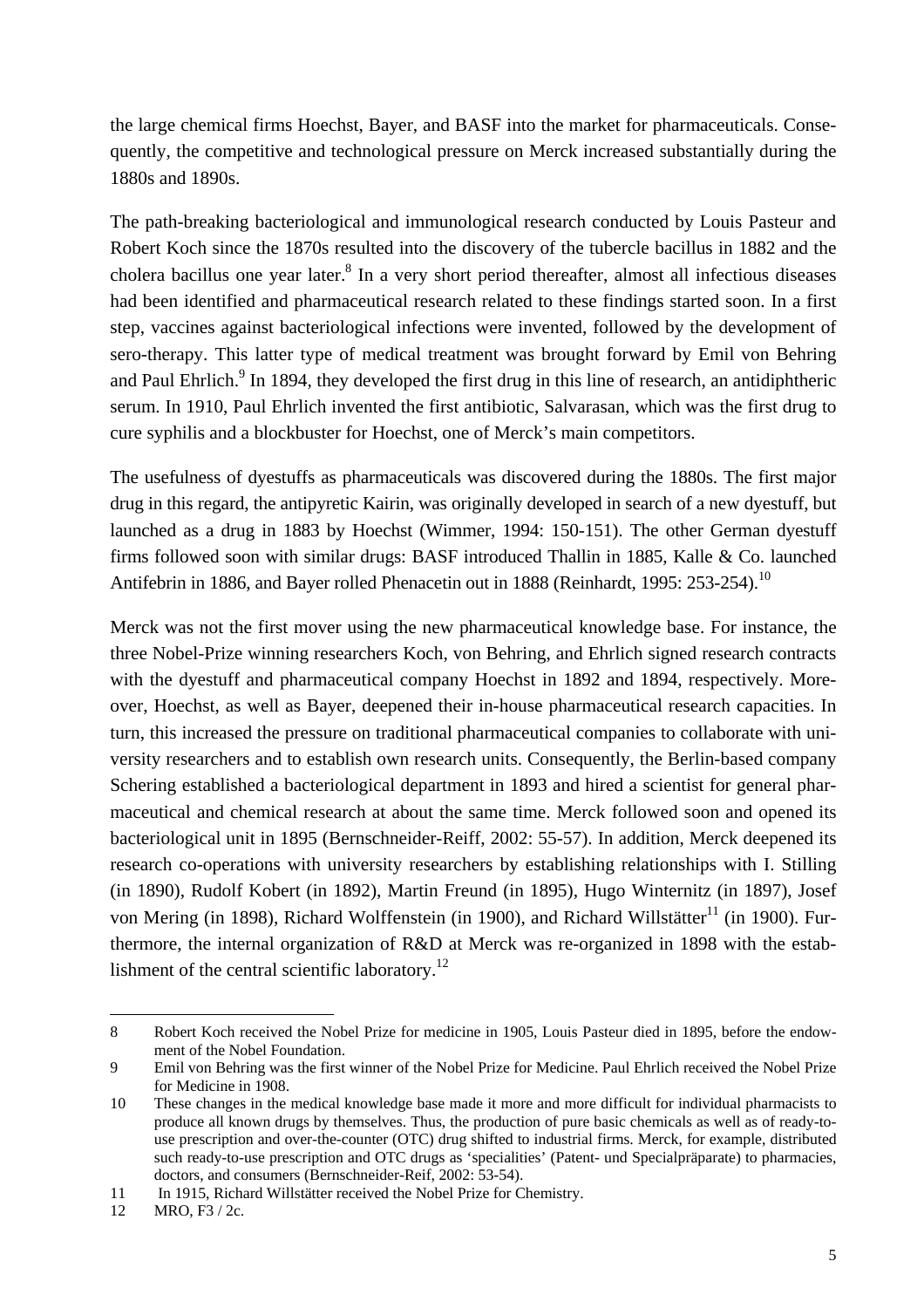The major shifts in the scientific and organisational environment of the 1880s and 1890s are also numerically visible, in input as well as in output figures. Global input factors for a firm are the number of employees and the value of capital in use. More specifically for R&D are the number of employees and the money spent on these activities. The total number of Merck's employees increased continuously from 714 in 1895 to 1,135 in 1901, and finally to 2,082 in 1914.<sup>13</sup> The number of scientists employed in the central research laboratory was, on the other hand, roughly constant at about eight researchers between 1898 and World War I. Yet, the total number of researchers employed by the firm was larger, since some researchers were located in other departments of the company, for example in the bacteriological laboratory, the scientific information department, the control laboratory, and in several production units.<sup>14</sup>

A more comprehensive picture of resources devoted to R&D can be gained by locking at the amount of money spent. The in-house research budget was, compared to modern standards, moderate.<sup>15</sup> The average research budget spent during the three business years 1902/03 to 1904/ 05 was 93,197 Mark, about 7 percent of profits or 0.8 percent of turnover.<sup>16</sup> In addition, Merck spend on average 16,923 Mark on its R&D cooperation with university researchers.<sup>17</sup> More specifically, this money was used to buy licences from professors and to equip their laboratories with staff and material. Moreover, various outside inventors – who were mainly university professors – received on average about 80,000 Mark per year as remuneration for their inventions used by Merck.<sup>18</sup> Therefore, Merck spent on average about 190,000 Mark on R&D at the turn of the  $20^{th}$  century.<sup>19</sup>

A widely-used, albeit incomplete, measure of innovative output is the number of patents granted.<sup>20</sup> For Germany, this indicator is available from 1877 onwards, since the first unified German patent law was enacted during this year. Yet, the grant of pharmaceutical and chemical patents became much easier after the 1891 patent law reform act and the number of patents granted to these industries increased substantially thereafter.<sup>21</sup> Compared to the U.S. and U.K.

<sup>13</sup> MRO F3/2a, MRO F3/5a, and MRO F3/18a. Thus, Merck was much smaller than the big chemical companies BASF, Bayer, and Hoechst, but larger than Schering (1,227 employees in 1913), Chemische Fabrik von der Heyden (1,509 employees), and J.D. Riedel (1,001 employees), see Ungewitter (1931).

<sup>14</sup> In 1912-14, the number of scientists in the central research laboratories of BASF, Bayer, and Hoechst was 29, 15, and 28, respectively (Reinhardt, 1997: 286, 365-366; Marsch, 2000: 66).

<sup>15</sup> In 2006, Merck invested about 12 percent of its turnover into R&D.

<sup>16</sup> During 1902-04, the average annual research budget of the pharmaceutical firm C.F. Boehringer & Söhne (Mannheim) was 110,233 Mark and that of Knoll & Co. (Ludwigshafen) was 36,514 Mark. In terms of assets and profitability, both firms were much smaller than Merck. Boehringer was about half the size of Merck, whereas Knoll was only about one-sixth of Merck's size. MRO H5/43.

<sup>17</sup> MRO H5/43.

<sup>18</sup> Own calculations from Merck's internal annual reports, MRO F3/7a, MRO F3/8a, and MRO F3/9a.

<sup>19</sup> Detailed figures about the research budget are not available for later years. However, the number of researchers in the central laboratory was more or less constant until World War I. Therefore, the expenditures for inhouse research can be expected to remain constant. Expenditures for external research, on the other hand, increased substantially. In 1912, for example, Merck spent about 300,000 Mark to compensate outside inventors.

<sup>20</sup> Grilliches (1990) reviews the usefulness of patents as an indicator for innovations. More specific for the German historical context are Grupp et al. (2002) and Metz / Watteler (2002).

<sup>21</sup> See Seckelmann (2005) for a detailed account of the history of Germany's patent law. On aggregate, the number of patents granted in 1893-95 was 14 percent higher than the number of patents granted in 1890-92.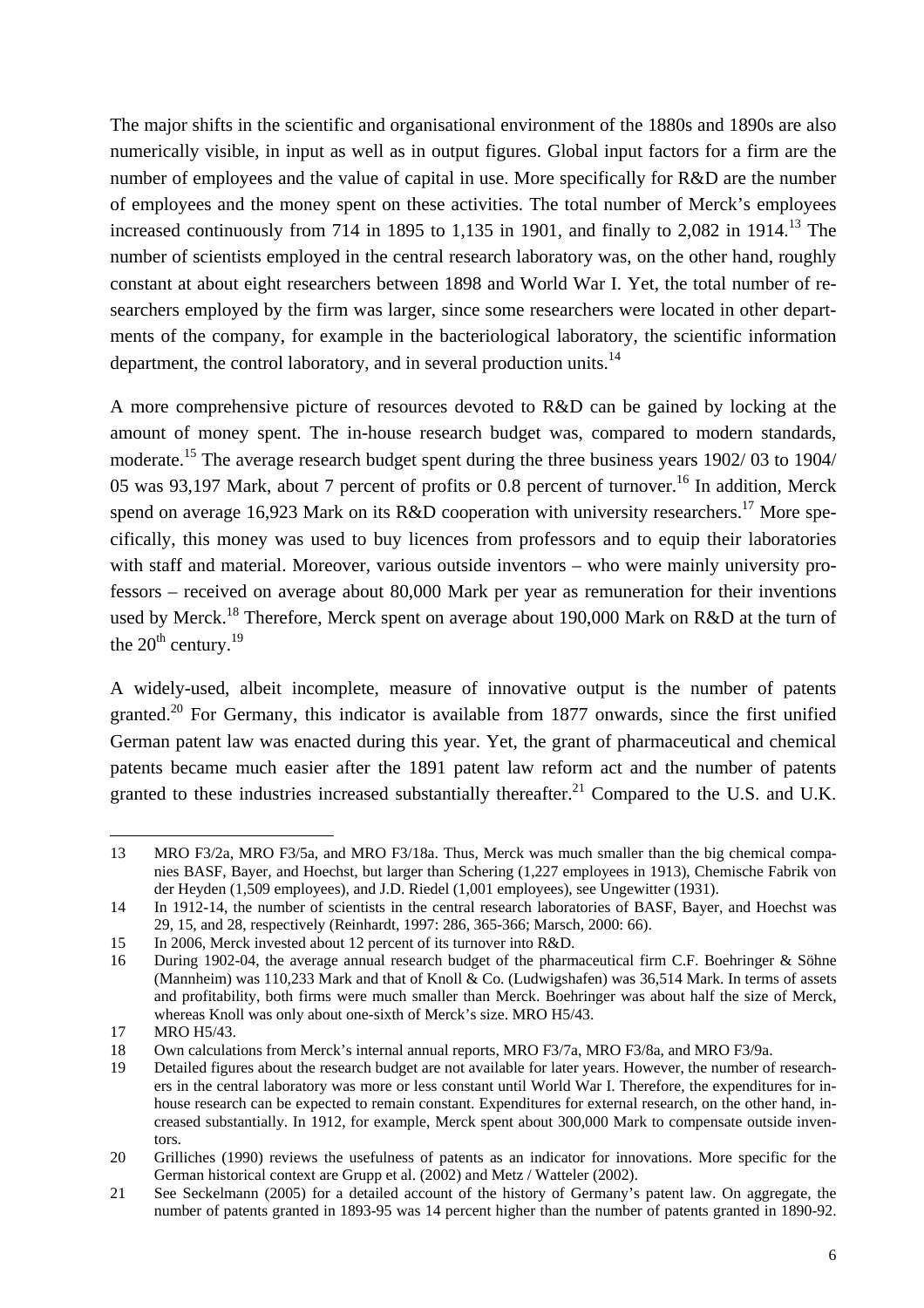patent systems, four features of the German patent law were outstanding. First, a patent was granted to the person registering the patent at the patent office and not to the true inventor. Consequently, inventions made by employed inventors were granted to the firms employing them.<sup>22</sup> Moreover, long-term research contracts between firms and university researchers often allocated the patent to the firm.<sup>23</sup> Second, a detailed technical examination of the invention was made by the patent office. In addition, patent infringements were mostly settled in the period between the publication of a patent application and the grant of the patent. Therefore, patents granted represented secure property rights.<sup>24</sup> Third, it was compulsory to put the patent into use within three years after it was granted. Consequently, individual inventors or university professors had a strong incentive to sell or licence their patents to firms. Fourth, patenting of pharmaceutical final products was forbidden by patent law; only the production process could be patented. Moreover, even patenting of processes was quite difficult until the 1891 patent law reform. Thus, imitation of final products of competitors using slightly modified processes was common practice.<sup>25</sup> In turn, safeguarding final products via patenting of a set of different production processes was necessary.



## **Figure 1**  Annual patenting activity by Merck

*Source: Kaiserliches Patentamt, Verzeichnis der erteilten und in Kraft befindlichen Patente, various years.* 

Patents for the chemical and pharmaceutical industries (technology classes 12 and 22) increased, on the other hand, by about 87 percent.

- 22 More than 60 percent of all patents were granted to firms.
- 23 See Section III for the case of Merck.

- 24 Less than 0.4 percent of the patents granted were repealed after the grant.<br>25 Lee (2003) showed that coexistence of innovation and imitation within
- Lee (2003) showed that coexistence of innovation and imitation within one firm was common in the U.S. pharmaceutical industry until the 1940s, whereas thereafter firms were either innovators or imitators.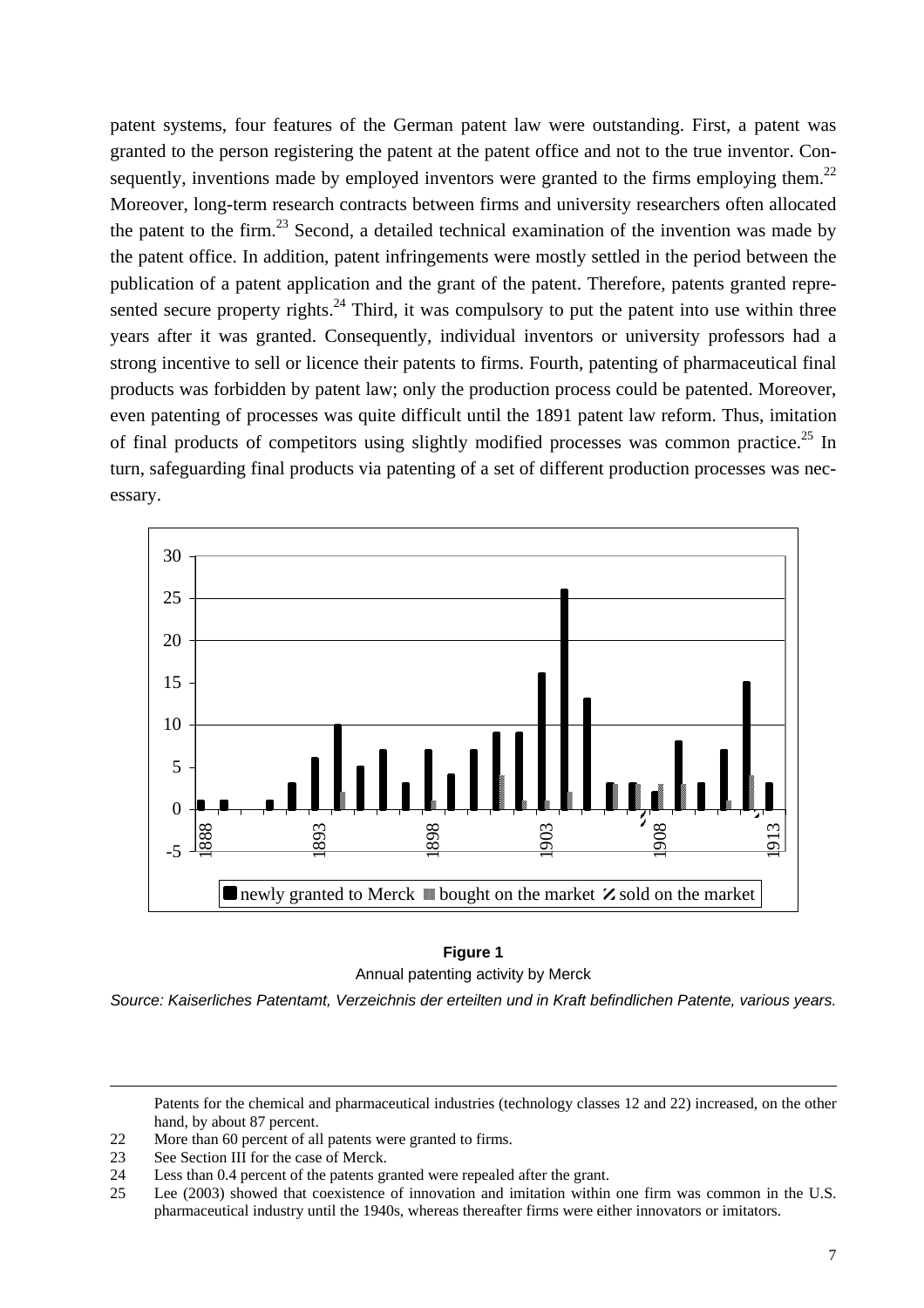Merck received its first patent on 6 October 1885 (patent-no. 35,724) for a method to manufacture peptone using nucleon proteins (Löw, 1952: 47).<sup>26</sup> Until the reform of the patent law in 1891, Merck's patenting activity was nearly non-existent (see Figure 1). From 1892 onwards, on the other hand, eight patents were on average granted to Merck annually. In addition, Merck bought 28 patents from other inventors and sold three patents on the market for intellectual property rights. As could be expected, nearly all of Merck's patents (151 out of 174) were granted in the technology class "Chemical methods and instruments".<sup>27</sup>



#### **Figure 2**

Merck's patent stock and its cost

*Source: Kaiserliches Patentamt, Verzeichnis der erteilten und in Kraft befindlichen Patente, various years.* 

The annual flow of new patents granted to Merck or acquired by Merck resulted into a growing stock of patents held by the company. In turn, the costs of keeping the patents active increased substantially during the early  $20^{th}$  century (see Figure 2).<sup>28</sup> Merck's patent stock surpassed ten in 1894 and 100 in 1905. The fees paid surpassed 5,000 Mark in 1899 and 10,000 Mark in 1906. The patent stock of the company peaked in 1907/ 08 with 117 patents in force (1907) and 14,590 Mark fees paid (1908) respectively. Thereafter, the patent stock and the fees paid declined substantially to 74 patents in force and 3,430 Mark fees paid in 1913. The patent data thus show a

<sup>26</sup> Peptones are used as a culture medium in bacteriological research.

<sup>27</sup> The Imperial Patent Office allocated the patent classification according to the industry of use, not according to the industry of origin.

<sup>28</sup> Keeping a patent in force was expensive in the German Empire. The owner of a patent had to pay an annual fee, which increased from 30 Mark for the first year to 50 Mark for the second year, 100 Mark for the third year, 150 Mark for the fourth year, and so on. The fee for the 15th and final year was 700 Mark. Thus, the cumulated fee for 15 years of protection was 5,280 Mark, about 6.5 times the annual per capita income in 1913.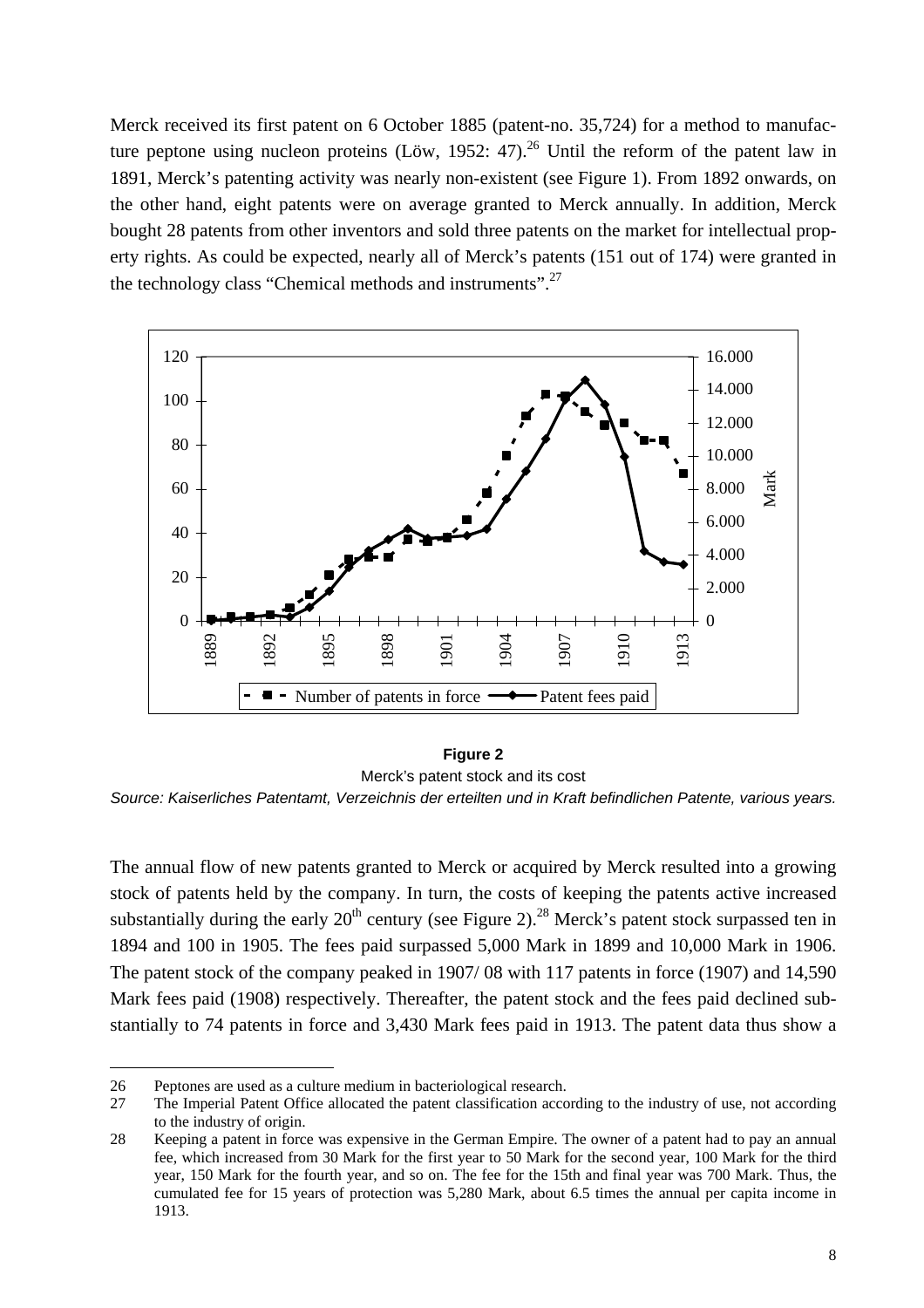marked increase in innovative activity at Merck during the first years of the  $20<sup>th</sup>$  century, followed by a crisis of innovation during the years preceding the Great War.

R&D resources were converted into patentable innovations, and these innovations should have been used in final products sold by Merck. Therefore, resources devoted to R&D and patenting activity should be visible in output figures for R&D intensive products. In general, Merck doubled its turnover from 5.7 million Mark during the business year 1894/ 95 to 11.5 million Mark in 1902/ 03 and then again to 23 million Mark in 1912.<sup>29</sup> The turnover of Merck's specialities (i.e., prescription and OTC drugs) increased, on the other hand, by factor four between the turn of the century and World War  $I^{30}$  Furthermore, prescription and OTC drugs were very profitable. In 1902/ 03, Merck's total profit was 1.36 million Mark, about 11.8 percent of the annual turnover.<sup>31</sup> In 1912, total profits were roughly 3.9 million Mark, about 17 percent of the turnover. In 1902/ 03, about 13.1 percent of the total profits were generated by the specialities. Ten years later, in 1912, about 28.5 percent of the profits were made with these R&D intensive products.<sup>32</sup> This illustrates the rising importance of R&D intensive products for Merck.

As today, pharmaceutical companies generated most of the profits with a small number of blockbuster products. Table 1 shows Merck's blockbuster products. The table is derived from the product-specific accounts, which Merck kept for its most important products. The productspecific accounts include information about turnover, marketing expenditure, profits, and remuneration of outside inventors. In 1897/ 98, eleven products were separately accounted for, in 1912, 53 products were already covered by such detailed accounts.  $33$ 

j 29 In 1913, Bayer generated a turnover of about 22 million Mark with pharmaceuticals (Wimmer, 1994: 143). Hoechst's turnover with pharmaceuticals was about 4.8 million Mark in 1909 and 6.4 million Mark in 1910 (Wimmer, 1994: 185). Schering generated a total turnover of about 16.8 million Mark in 1913 (Ungewitter, 1931: 55-62). Consequently, Merck was much smaller than Bayer, but of Hoechst's size in the field of pharmaceuticals. Schering, on the other hand, was smaller than Merck.

<sup>30</sup> MRO, F3/1b, MRO, F3/7c, MRO F3/16d. Until 1906, Merck's business year ran from 1 July to 30 June. It was changed to the calendar year from 1907 onwards.

<sup>31</sup> MRO H5/43.

<sup>32</sup> MRO F3/16d. Schering's turnover (net profit) was 8,947 Million Mark (465 million Mark) in 1895 and 16,840 Million Mark (1,416 million Mark) in 1913 (Kobrak, 2002: 360-361). Therefore, Merck had a faster growth of turnover and a higher profitability than Schering.

<sup>33</sup> MRO F3/1b and MRO F3/16a. Moreover, separate accounts are available for the 27 products covered by a pharmaceutical cartel agreement. Burkert (1990) described the history of this cartel agreement.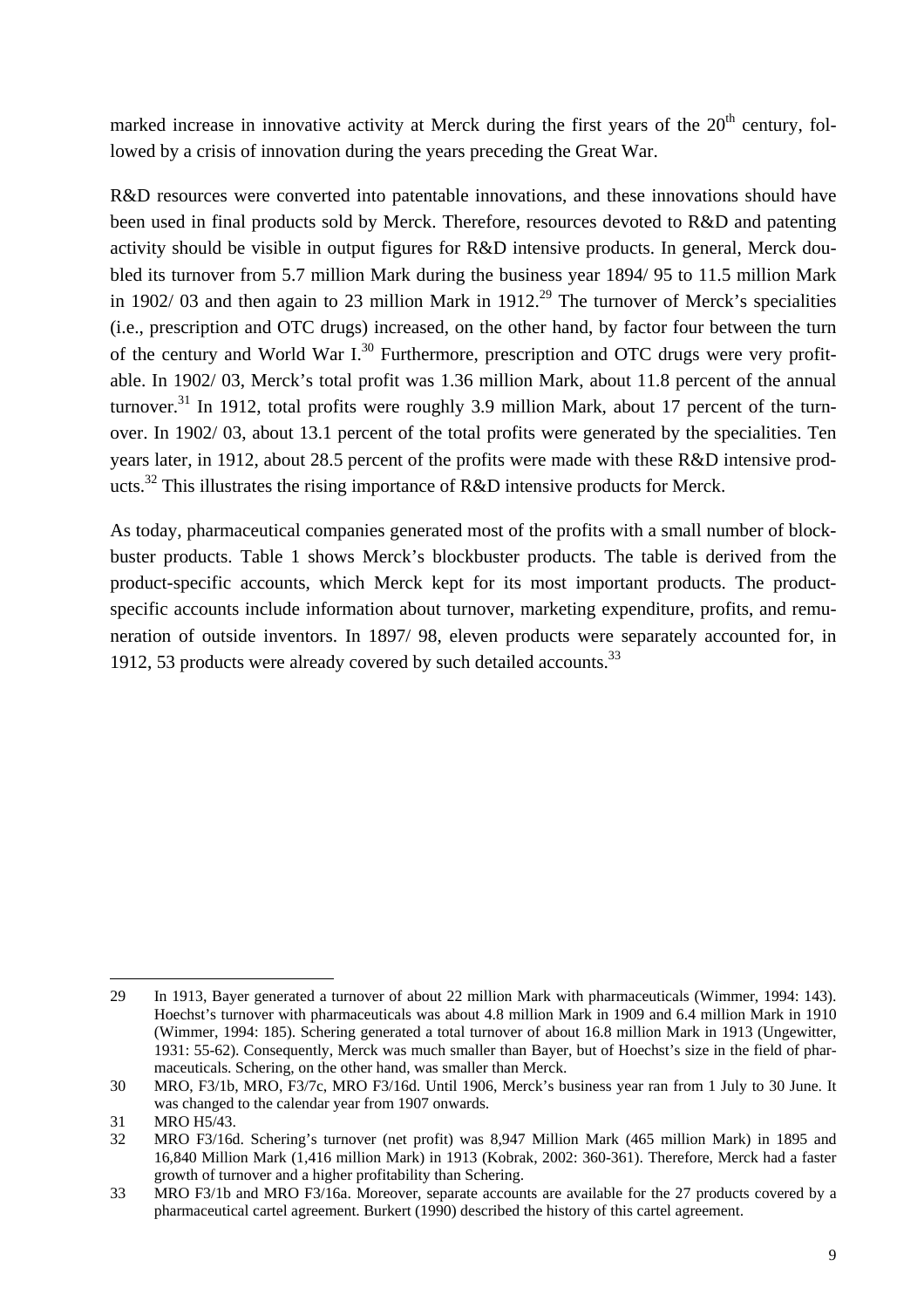|                     | From product launch<br>until 1913 |                | From product launch<br>until 1918 |                |
|---------------------|-----------------------------------|----------------|-----------------------------------|----------------|
|                     | in Mark                           | Rank           | in Mark                           | Rank           |
| Stypticin           | 1,190,520.70                      | 1              | 1,603,771.47                      | 1              |
| Dionin              | 967,335.69                        | $\overline{2}$ | 1,290,547.51                      | 4              |
| Jodipin             | 646,946.08                        | 3              | 763,577.11                        | 5              |
| Perhydrol           | 571,993.02                        | 4              | 1,325,977.57                      | 3              |
| Tannoform           | 388,272.03                        | 5              | 733,313.91                        | 6              |
| Veronal             | 356,348.31                        | 6              | 1,490,926.51                      | $\overline{2}$ |
| Haemol              | 245,372.95                        | 7              | 261,828.56                        | 10             |
| Magnesium-Perhydrol | 218,218.18                        | 8              | 491,174.53                        | 8              |
| Pyoktanin           | 142,383.81                        | 9              | 401,653.26                        | 9              |
| Fibrolysin          | 114,844.23                        | 10             | 195,535.43                        | 11             |
| Total               | 4,842,235.00                      |                | 8,558,305.86                      |                |

**TABLE 1: CUMULATED NET PROFIT OF MERCK'S TOP PRODUCTS** 

*MRO, S 6-21 and S 6-22.* 

Merck's most important product was the haemostasis drug Stypticin, which generated a profit of nearly 1.2 million Mark between its launch in 1897 and the end of 1913. Dionin, a morphine derivative antitussive drug, generated profits of nearly one million Mark between its rollout in 1898 and 1913. Jodipin and Haemol were both bacteriological drugs used in fighting streptococcus, tubercle, and syphilis. Perhydrol and Magnesium perhydrol were disinfectants applied in dentistry and – in a lower concentration – as a mouthwash. Veronal, which was jointly developed and sold with Bayer, was the first barbiturate. Pyoktanin, which based on dyestuffs, was used to treat mycosis of the eye. Fibrolysin and Tannoform, finally, were used to sanitise wounds, the latter also in treatment of intestinal diseases.<sup>34</sup>

Similar product-specific accounts were also kept at Bayer and Hoechst (Wimmer, 1994: 120- 122, 185-187). In 1897, for example, Bayer generated a turnover of 4.66 million Mark and a profit of 1.36 million Mark with its most important pharmaceuticals (Wimmer, 1994: 120). This compares to a turnover of only 0.43 million Mark and profits of about 67,000 Mark at Merck during the business year 1897/ 98. Consequently, Merck's drug business was much smaller and less profitable during the late 1890s than Bayer's. In addition, few blockbuster products were responsible for the major part of turnover and profits at all companies. In 1909, for example, Hoechst generated about half of its pharmaceutical turnover with its two top-selling drugs, Antipyrin and Pyramidon (Wimmer, 1994: 185-186). In a similar fashion, Merck generated 40 percent of its pharmaceutical turnover with its two blockbuster drugs Veronal and Dionin in 1909.<sup>35</sup>

 $\overline{a}$ 34 It is important to note that Merck made substantial profits producing more traditional products. For example, Merck's cocaine production generated a turnover of more than 1.5 million Mark and a profit of more than 400,000 Mark in 1912.

<sup>35</sup> In 1913, Schering generated drug sales of 2.7 Million Mark, about 15.9 percent of the total sales of the company. The two most important drugs, Atophan and Urotropin, accounted for nearly three-quarters of Schering's pharmaceutical sales (Kobrak, 2002: 364).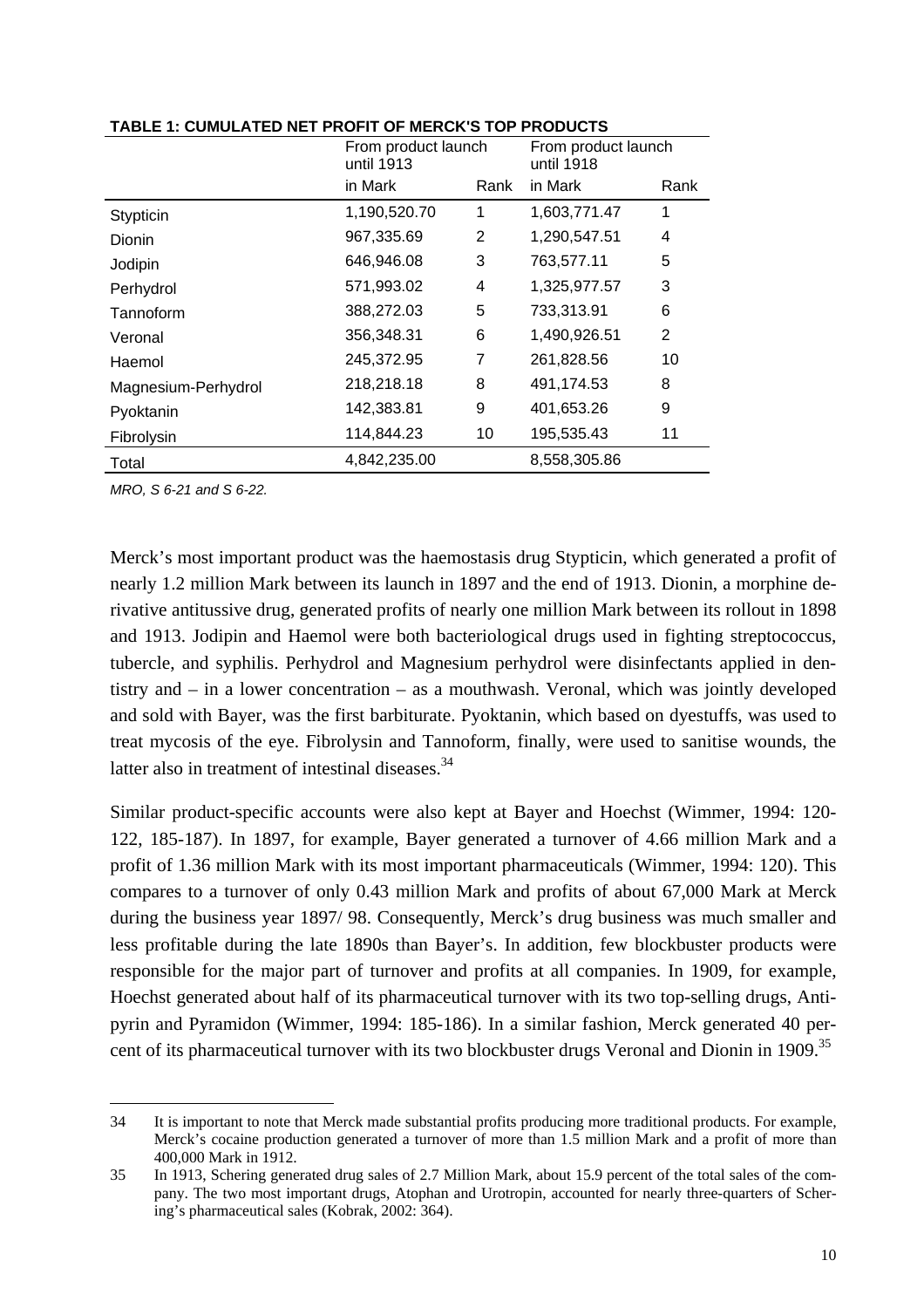The above mentioned data regarding the money spend for R&D already suggested that a substantial part of the R&D expenditures was used to compensate outside inventors. Actually, Merck's top ten drugs of the pre-World War I era were all invented by outside inventors (see Table 2). In this respect, Merck was very similar to Hoechst: 21 out of 24 of Hoechst's high-value pharmaceuticals developed between 1883 and 1909 were invented by outsiders (Wimmer, 1994: 185).

|                     | Inventor                              | Type of or-<br>ganisation | Year of<br>invention | Share in profits<br>for inventor (on<br>profits until<br>1918) |
|---------------------|---------------------------------------|---------------------------|----------------------|----------------------------------------------------------------|
| Stypticin           | <b>Martin Freund</b>                  | University                | 1897                 | 31.2%                                                          |
| Dionin              | Joseph von Mering                     | University                | 1898                 | 27.0%                                                          |
| Jodipin             | Hugo Winternitz                       | University                | 1902                 | 20.3%                                                          |
| Perhydrol           | <b>Richard Wolffen-</b><br>stein      | University                | 1900                 | 8.6%                                                           |
| Tannoform           | Joseph von Mering                     | University                | 1895                 | 5.1%                                                           |
| Veronal             | Emil Fischer / Jo-<br>seph von Mering | University                | 1903                 | 36.8%                                                          |
| Haemol              | R. Kobert                             | University                | 1892                 | 50.0%                                                          |
| Magnesium-Perhydrol | <b>Richard Wolffen-</b><br>stein      | University                | 1903                 | 8.1%                                                           |
| Pyoktanin           | I. Stilling                           | University                | 1890                 | 25.2%                                                          |
| Fibrolysin          | Dr. F. Mendel                         | free inventor             | 1905                 | 22.6%                                                          |

## **TABLE 2: SOURCES OF MERCK'S TOP PRODUCTS**

*MRO, F 3 (diverse files); MRO R 15 / 11; MRO R 15 / 12.* 

j

Merck's top product Stypticin was invented by Martin Freund, a professor of medicine in Frankfurt. Moreover, Freund invented the less successful, but still profitable, drugs Methyl-Narcotamid and Hydrastinin. The most important outside inventor for Merck was most likely Joseph von Mering, professor of medicine at the University of Halle. Mering, born 1849 in Cologne, studied medicine in Bonn, Strasbourg, and Greifswald. He earned his PhD in Strasbourg in 1874 and worked in clinics in Strasbourg and Halle. Finally, he was appointed to a full professorship and directorship of the University clinic in Halle in 1900. He was the inventor of two of Merck's top-selling drugs (Dionin and Tannoform) and the co-inventor of Veronal. Moreover, he invented two of the less profitable drugs sold by Merck.<sup>36</sup>

<sup>36</sup> The drug Peronial earned a profit of 26,014 Mark until 1913. Hydrogen peroxide earned a profit of 21,447 Mark. Other university professors co-operating with Merck were the Nobel Prize winner Emil Fischer, inventor of Proponal and co-inventor of Veronal; Hugo Winternitz, inventor of Jodipin, Bromipin, Chineonal, and Luminal; and Richard Wolffenstein, inventor of Perhydrol, Magnesium-Perhydrol, and Zinc-Perhydrol.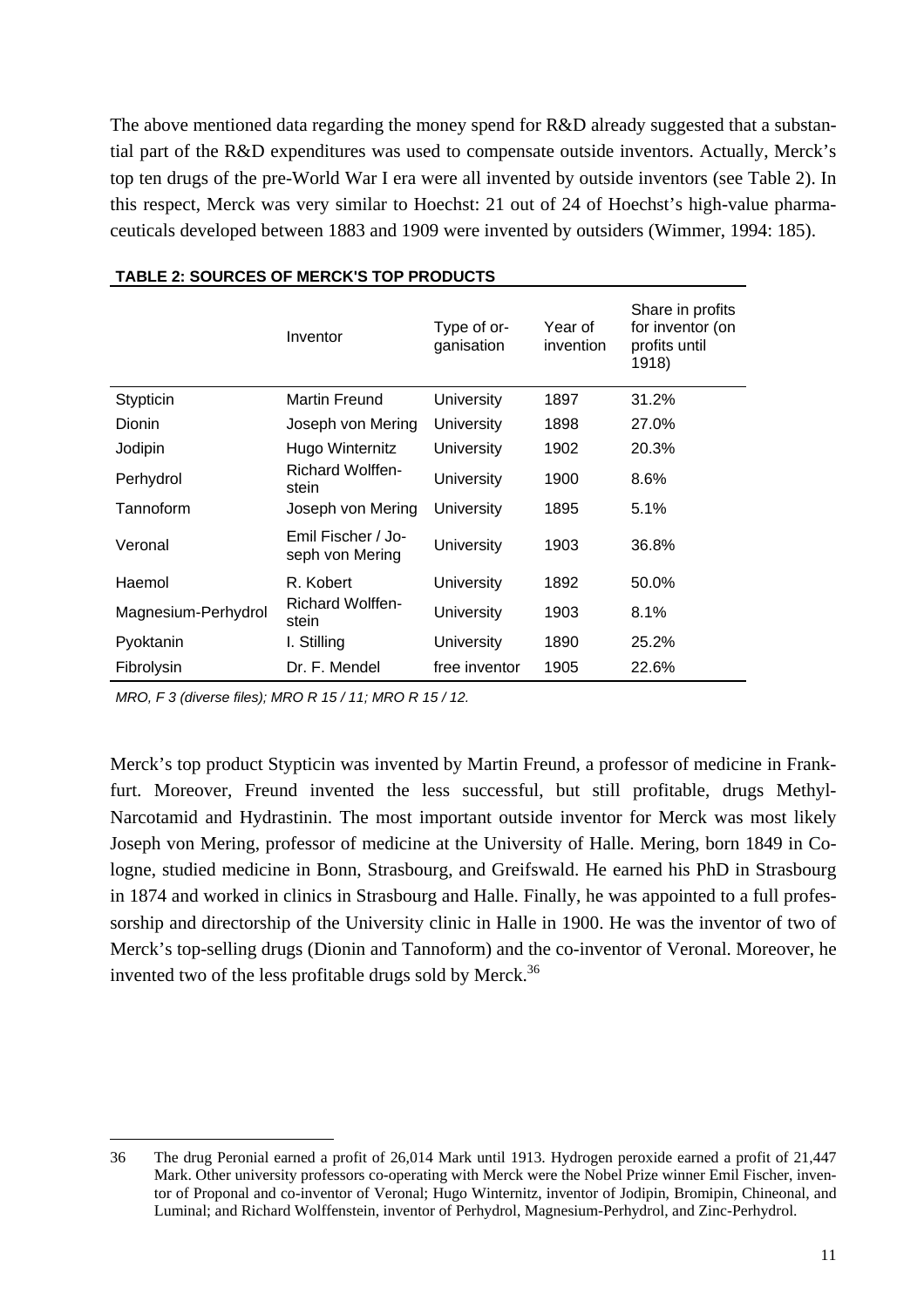## **III. Research collaboration and the market for technology**

Until today, the collaboration of industrial firms and universities is an important component of pharmaceutical research (Chandler, 2005). During the two decades preceding World War I, the emergence of such co-operation was fostered by Germany's patent law, which prescribed the application of a patent within three years after it was granted. Otherwise, the patent was repealed and the knowledge was available for free. Consequently, university professors and other outside inventors, who did not possess the necessary means to produce drugs on a large scale, were forced to sell or licence their patent. University professors as well as firms realized this problem in advance and often closed long-term research contracts, which allocated the right of use of a patent to the firm and a substantial remuneration to the inventor.

For example, Merck's most successful drug, Stypticin, was developed by Martin Freund, a professor of medicine in Frankfurt, during the 1890s. This drug was based on water soluble crystals being vasoconstrictive and was used as haemostasis drug. The business relationship between Merck and Freund began in February 1891, when they signed a long-term research contract. The stipulations agreed upon in this contract are typical for other contracts closed by Merck. The contract ran for at least five years, but was prolonged automatically thereafter if both parties did not terminate the agreement with a period of notice of 15 months. Merck paid a fixed amount of 2,000 Mark annually to Freund, who had to spend this money to hire a research assistant and to cover the running expenses of his research laboratory. In turn, all product or process innovations discovered had to be presented to Merck before publication in a scientific journal. All innovations became the joint property of Merck and Freund and the firm decided on the commercial exploitation of the invention. If the innovation seemed to become a commercial success, Merck had to produce and distribute it on an industrial scale. Freund, on the other hand, had to support the diffusion of knowledge about the innovation in the scientific community, to fill the patent in Merck's name, and to defend the patent against infringements of third parties. In addition, all profits were shared between Merck and Freund. For each product, the exact profit share of the two parties depended on the degree of patent protection. In general, Freund's share varied between 15 and 50 percent of the accounting profit.<sup>37</sup> In the case of the blockbuster Stypticin, for example, Freund's profit share was 30 percent of the net profit, indicating that the patent was not water-proof.<sup>38</sup>

One result of the product-specific profit sharing was that Merck kept product specific accounts for up to 80 products during the pre-World War I period. These accounts contain information about revenues, production costs, and marketing costs. More specifically, the production costs included the running expenses for chemicals, heating material, wages, etc., as well as information about depreciation (capital costs) for the capital stock used for the production of a single drug. The accounting method was standardized, and most of Merck's outside inventors had the

j 37 A very similar contract was closed in March 1901 with Richard Willstätter. Willstätter received a fixed compensation of 6,000 Mark annually, the relevant material free of charge, and a profit share of 25 percent. MRO R15/12.

<sup>38</sup> MRO R5/23.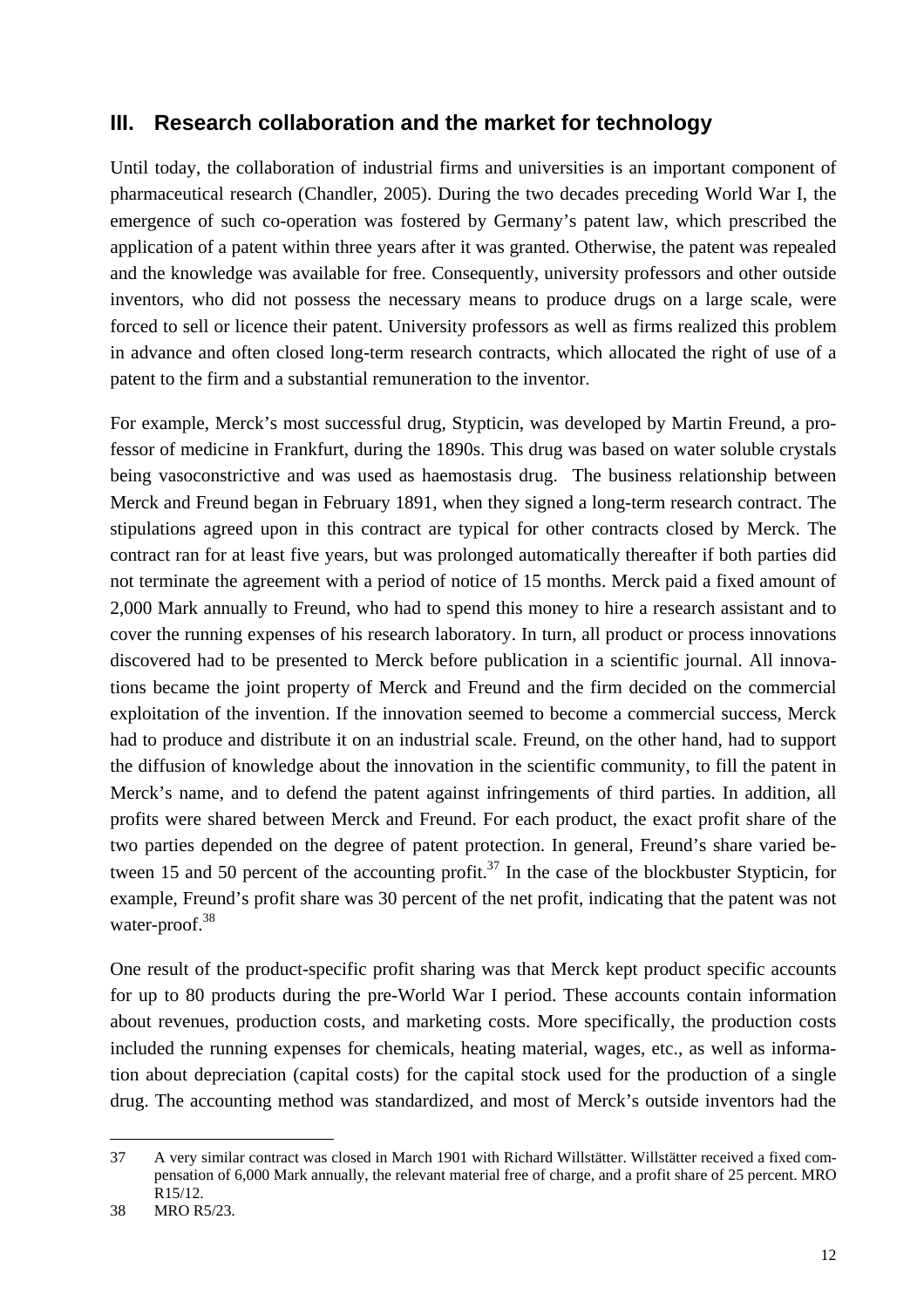right to inspect the accounts. By and large, the accounts were undisputed during the pre-1913 era. Only one conflict regarding the accounts is documented for the pre-World War I period. From 1903 onwards, Merck sold the blockbuster barbiturate Veronal, which was invented by Joseph von Mering and Emil Fischer. Several years after the successful launch of the drug, Emil Fischer pointed to the fact that the depreciation on the capital stock used for the production of Veronal was too high and therefore his profit share too low. During a meeting, Merck informed Fischer that Merck's usual depreciation rate on buildings was five percent per annum. Fischer, however, pointed out that a depreciation rate of two percent would be sufficient. Without any discussion, Merck agreed to this request, adapted the accounts, and used the new depreciation rate for this product from 1907 onwards.<sup>39</sup>

Controversies regarding the assessment base for the compensation of outside inventors emerged more often. Generally, outside inventors could receive a fixed amount and / or a variable amount related to profits, revenues, or output. By and large, Merck – as well as other chemical and pharmaceutical companies – favoured a variable compensation, since then the risk was shared between the inventor and the firm, whereas a fixed compensation shifted the risk towards Merck. Most outside inventors agreed without debate to a variable compensation. Yet, whether the variable compensation was based on profits, revenues, or output was disputed. For example, Martin Freund, the inventor of Stypticin, and Merck negotiated about the modus of Freund's compensation for several months during 1906-07.<sup>40</sup> The starting point was Merck's offer to switch from a profit-based compensation of 30 percent of the accounting profits to an output based compensation of 80 Mark per kg from May 1906.<sup>41</sup> Yet, Freund figured out that his average compensation since the launch of the drug equalled about 15 percent of the turnover, or about 85 Mark per kg. Merck justified its lower offer by continuously rising wages, increasing input costs, and growing costs for administration and marketing. In particular, Merck pointed to the tremendously rising costs for noscapine, the most important input factor for the production of Stypticin.<sup>42</sup> It soon turned out that Freund and Merck could not agree on a fixed compensation per kg. Thus, the profit-sharing agreement remained in force. In September 1907, the discussion came up again when Martin Freund visited Merck's factory. At this opportunity, Freund pointed to the fact that the profit-turnover ratio of Stypticin had been declined recently. Freund offered two possible solutions: Merck could increase the price for Stypticin or could switch Freund's compensation to a turnover- or output-based measure. Again, Merck pointed to the rising costs for noscapine and to a profit-sharing agreement closed with Knoll, the producer of the competing drug Stypta, which complicated the switch from a profit-based compensation to any other form of compensa-

<sup>39</sup> Letter from Merck to Fischer, 7 February 1908, MRO H5/15. In this letter, Merck informed Fischer that the acquisition costs for the buildings and other fixed assets used for the production of Veronal were 97,500 Mark and 142,280 Mark, respectively.

<sup>40</sup> This is documented in various letters of Freund, Merck, and the competing pharmaceutical firm Knoll. MRO F1/47.

<sup>41</sup> Merck and Freund agreed upon an output-based compensation for another product, hydrastinin hydrochloricum, in 1902. Contract between Merck and Freund, 1 July 1902, MRO R5/23.

<sup>42</sup> Letter from Merck to Freund, 20 December 1906. MRO F1/47.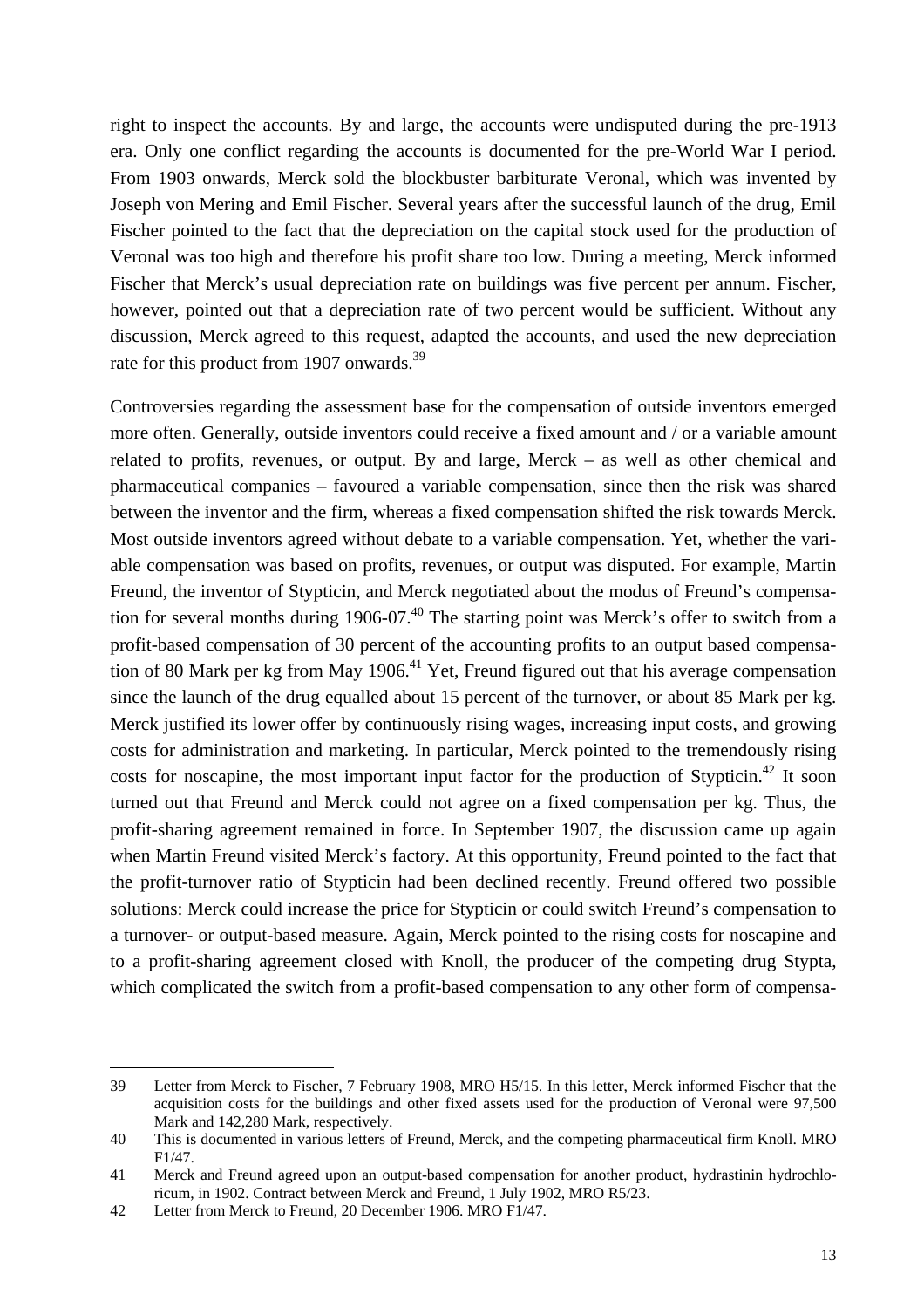tion since then the contract closed with Knoll had to be adapted.<sup>43</sup> Consequently, the profitsharing agreement between Freund and Merck remained in force.<sup>44</sup>

One key responsibility of outside inventors was the protection of the patent against infringements by competitors. As a matter of course, a successful product like Stypticin encouraged competing firms to develop similar products. The success of the drug is clearly visible in output and profit figures: the amount sold rose from 11.2 kg in 1897 to 187.6 kg in 1902; productions costs declined from 253 Mark to 142 Mark per kg during the same period; marketing costs decreased from 175 Mark to 53 Mark per kg. The price per kg, on the other hand, remained on a high level, decreasing only from 703 Mark in 1897 to 562 Mark in 1902. Consequently, profits per kg increased substantially from 205 Mark in 1897 to 311 Mark in 1902.<sup>45</sup>

Already in 1896, Merck had expected that the Stypticin patent was vulnerable and fixed Freund's share in profits at 30 percent, well below the maximum of 50 percent agreed upon in the Freund-Merck research contract for a water-proof patent, but also much higher than the minimum share in profit of 15 percent. In January 1903, Merck's patent was bypassed by the German pharmaceutical company Knoll & Co., which received a patent for a close substitute, Stypta. Martin Freund filed an objection against Knoll's patent at the Imperial Patent Office and a long-lasting legal dispute was fought between Freund and Merck, on one side, and Knoll and Dr. Vieth – the inventor of Knoll's product Stypta – on the other.

After three years of conflict, Knoll approached Merck to close a market-sharing agreement for Stypticin and Stypta.<sup>46</sup> Knoll proposed a profit-sharing agreement allocating at least two-thirds of the joint profits of both firms to Merck. If the profits generated by Merck were higher than two-thirds of the joint profits, Merck would not transfer any profits to Knoll. This proposal indicates that Knoll's patent most likely infringed Merck's patent. Moreover, Knoll asked Merck to close the agreement very soon since the Patent Office expected an elaboration of Knoll's patent within two weeks. Soon, Merck regarded Knoll's proposal with favour and agreed to withdraw its patent litigation after signing a profit-sharing agreement. The two firms negotiated the details of the market sharing agreement during the following two months and finally signed a contract, which was valid from 1 July  $1906.<sup>47</sup>$ 

Beyond the long-term research co-operation with university professors, Merck bought many inventions from university professors as well as from free inventors.<sup>48</sup> This can be exemplified using the contracts closed with Dr. F. Mendel and Professor Hugo Winternitz, two inventors of

<sup>43</sup> Letter from Merck to Knoll, 12 September 1907. MRO F1/47.

<sup>44</sup> Finally, Merck and Freund switched from profit-sharing to another form of variable compensation in 1912. Yet, the details of these negotiations are not documented in the files.

<sup>45</sup> MRO F1/47.

<sup>46</sup> Letter Knoll to Merck, 30 April 1906, MRO F1/47.

<sup>47</sup> Knoll's entry on the product market had consequences for prices, costs, and profits. Between January 1903 and June 1906, the average price per kg was 573 Mark, production costs were 165 Mark, marketing costs were 71 Mark, and profits were 280 Mark. Compared to the period before Knoll's market entry, the market price for the final product remained about constant. On the other hand, the production and marketing costs increased substantially. Consequently, profits per kg decreased by about ten percent compared to 1902.

<sup>48</sup> Dozens of contracts are contained in MRO R 15/12, MRO R 15/11, and MRO R1/42.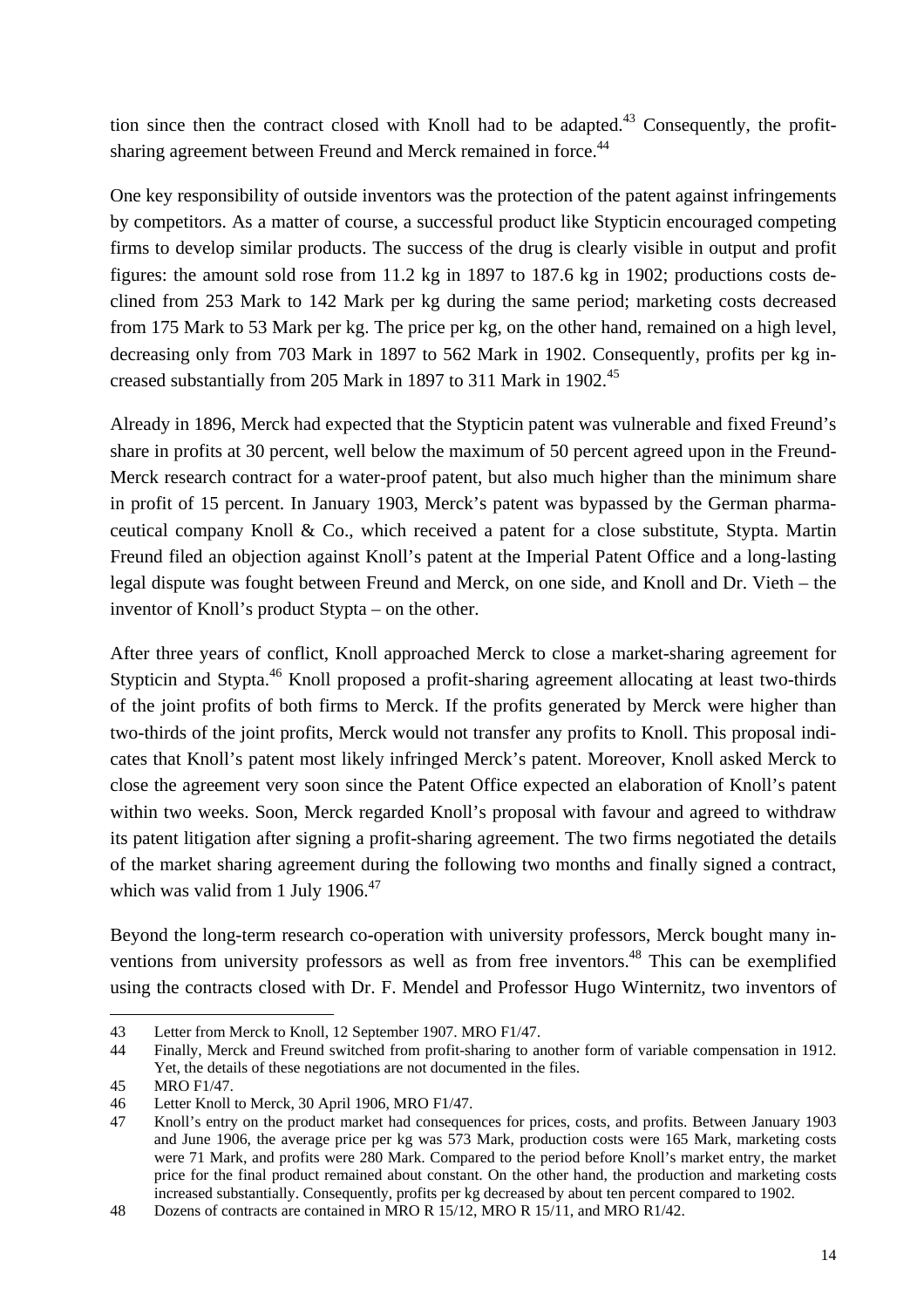Merck's top products highlighted in Tables 1 and 2. Dr. Mendel was a medical practitioner in Essen and inventor of Fibrolysin, a drug used to sanitise wounds. According to the contract closed on 5 January 1905, Merck applied for a patent and trademark protection for the drug and produced, advertised, and distributed it on an industrial scale. Mendel, in turn, received 15 percent of the accounting profits made during the validity of the patent.<sup>49</sup>

The second example concerns Hugo Winternitz, a professor for medicine, who was inventor of Bromipin (patented in 1897) and Jodipin (patented in 1902), two bacteriological drugs. On 29 May 1900, Merck agreed to produce and distribute the two drugs. In case of Bromipin, Winternitz licensed these rights to Merck, whereas in case of Jodipin, Merck bought (in 1904) the entire patent. In turn, Winternitz received a compensation of 7.50 Mark per kg of pure Bromipin and 12-15 Mark per kg of pure Jodipin. These payments were, however, not fixed, but could be adapted to changing input or output prices. Moreover, the compensation was only payable as long as the patent was valid.<sup>50</sup> Consequently, Merck stopped payments to Winternitz for Bromipin in 1912 and for Jodipin in 1917. Moreover, the compensation for Jodipin was halved in 1912 to account for changing market conditions. Nevertheless, the output-based compensation scheme was indeed very lucrative for Winternitz. For Bromipin, he received 29,610 Mark until 1912, about half of the total profits generated by this drug between 1897 and 1912. The Jodipin deal was less lucrative in relative terms for Winternitz, but more lucrative in absolute terms. Between 1902 and 1911 Winternitz received 140,730 Mark, about one-quarter of the profits generated by the product. Between 1912 and 1917, when the patent expired, he received another 14,341 Mark, which equalled less than eight percent of the drug's profits. Jointly and severally, the Bromipin-Jodipin deal was very profitable for both parties: until 1918, Winternitz earned nearly 185,000 Mark from his inventions and Merck got a profit share of about 650,000 Mark.<sup>51</sup>

Merck's activity on the market for innovations went far beyond these acquisitions of blockbuster drugs. The company bought, among many others, inventions for the production of dental cement<sup>52</sup>, the cost-efficient production of hydroquinone<sup>53</sup>, the manufacture of the pneumococcus serum Jequiritol<sup>54</sup>, the manufacture of anthrax sera<sup>55</sup>, and the production of the cinnamic acid product Zebromal<sup>56</sup>. A count of the product and process innovations highlighted in the annual reports of Merck's scientific laboratory shows that 44 percent of all product innovations – not all innovations discussed in the reports were commercially or technically successful – had their origin in university laboratories, 28 percent were prepared by free inventors, and only 28 percent were made in-house. Altogether, close relationships with university researchers were the most

<sup>49</sup> MRO R 15/12. The product was very profitable until 1916 and generated smaller profits thereafter. Between 1905 and 1918, Mendel received 44,024 Mark for his innovation from Merck. MRO S6/21 and MRO S6/22.

<sup>50</sup> Contract between Merck and Winternitz, 29 May 1900; MRO R 15/12. Letter Merck to Winternitz, 31 October 1911; MRO R 15/12.

<sup>51</sup> In 1912, Winternitz sold Chineonal to Merck. This drug was less successful than Bromipin and Jodipin and earned a cumulated loss of more than 25,000 Mark until 1918. MRO S 6/21 and MRO S 6/22.

<sup>52</sup> Contract between Merck and Carl Böttinger, 12 October 1898; MRO R 1/42.

<sup>53</sup> Contract between Merck and A. Lindemann, 23 April 1903; MRO R 1/42.

<sup>54</sup> Contract between Merck and P. Römer, 6 May 1905; MRO R 1/42.

<sup>55</sup> Contract between Merck and Georg Sobernheim, 10 December 1901; MRO R 1/42.

<sup>56</sup> Contract between Merck and A. Ellinger, 10 April 1912; MRO R 15/11.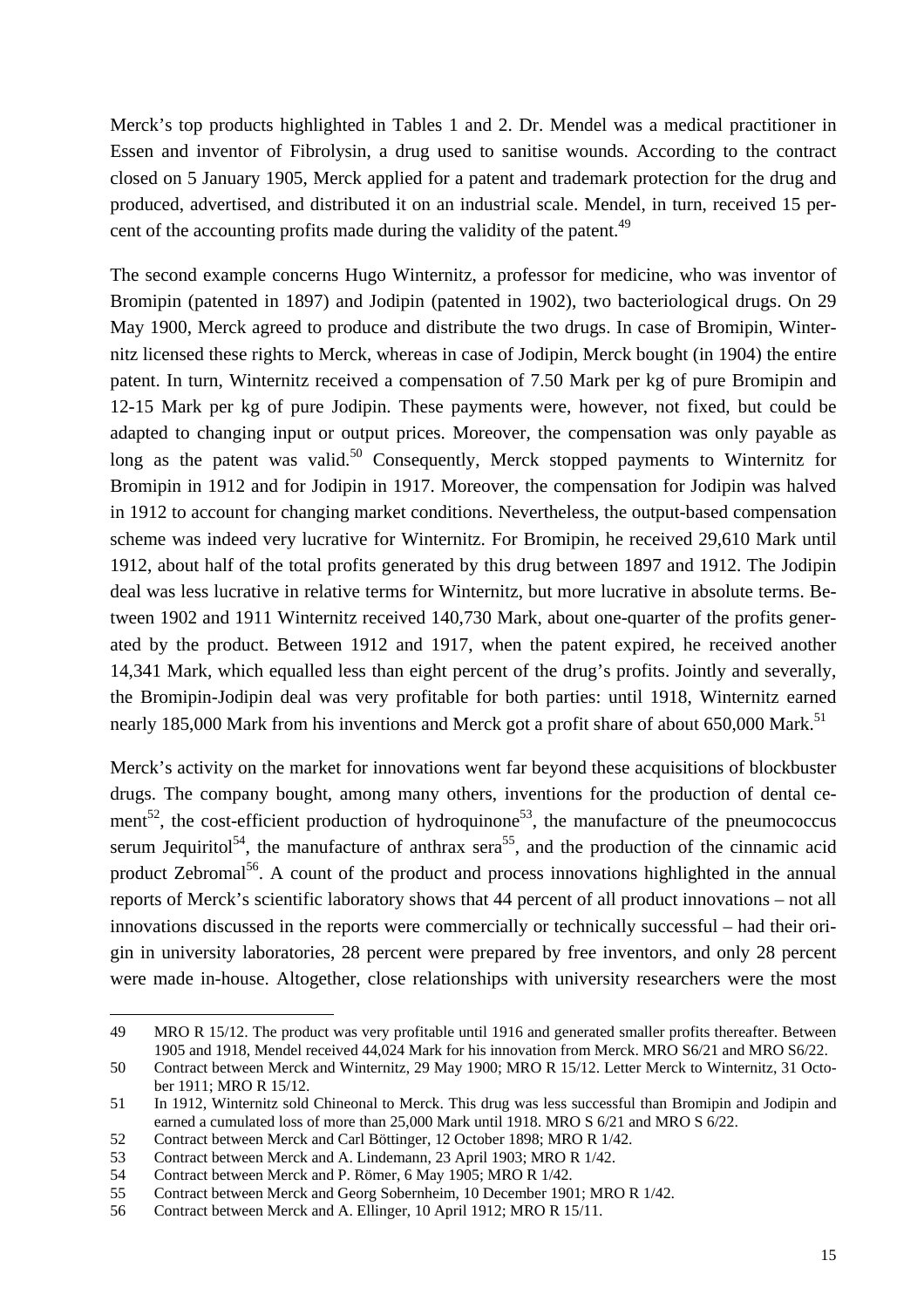important source of product innovations for Merck, whereas the existing research capacity inside the firm was not sufficient to generate a continuous flow of new and commercially successful products.

## **IV. In-house R&D**

Merck's in-house research capacities were rather unimportant for the generation of new products. Nevertheless, several important tasks were fulfilled by Merck's researchers: they tested the product innovations offered by outside inventors, they scaled the production of new drugs and chemicals up from laboratory conditions to industrial production units, they tested the quality of inputs and of outputs, and they continuously improved the production processes. Challenging for the management was that Merck's in-house R&D capacities were scattered over different departments of the company. First of all, Willy Merck, co-owner of the firm and head of the production department, was an active researcher. Moreover, subordinate managers in the production department, in particular Carl Scriba, were often trained chemists with an interest in process optimization. Furthermore, chemists and pharmacists were employed in the control laboratory, the scientific information department, the bacteriological department, and – last but not least – the central research laboratory, which was established in  $1898$ <sup>57</sup> Furthermore, the research-related organisational units did not have well-defined areas of research, but intersected on many themes.

The control laboratory tested the quality of inputs delivered to Merck and of the outputs to be shipped to customers. In addition, it traced the origin of customers' complaints regarding product quality. During the business year 1897/ 98, for example, 9,638 preparations were evaluated in the control laboratory. At the time, two trained chemists, Dr. Braun and Dr. Neubert, between six and eight blue-collar workers, and one white collar worker were employed in the laboratory.<sup>58</sup> Moreover, it was involved in process optimization, a task also fulfilled by the production units and the central scientific laboratory.

The scientific information department, established in 1888, was mainly responsible for the information of the public about the latest innovations and of available products in pharmacy. The information was circulated using 'Merck's Jahresberichte' (Merck's digest), a booklet published in several languages and distributed all over the World.<sup>59</sup> The 1898 edition of Merck's digest was, for example, published in four languages (German, English, French, and Russian) and distributed in 27,000 copies to customers and scientists worldwide. The production of this report was the main task of Dr. Paul Zipperer, head of the scientific information department. Moreover, Zipperer, a clerk and a part-time chemist, were responsible for responding to scientific questions arising from the departments of the company, from customers, and from outside scientists. In

<sup>57</sup> Therefore, Merck established a centralized research unit long before the foundation of its pharmaceutical research laboratory in 1927.

<sup>58</sup> MRO F3/2a.

<sup>59</sup> The following discussion is based on the review of activity of this department during the years 1888-1899, published in Merck's internal report for the business year 1898/ 99. MRO F3/3a.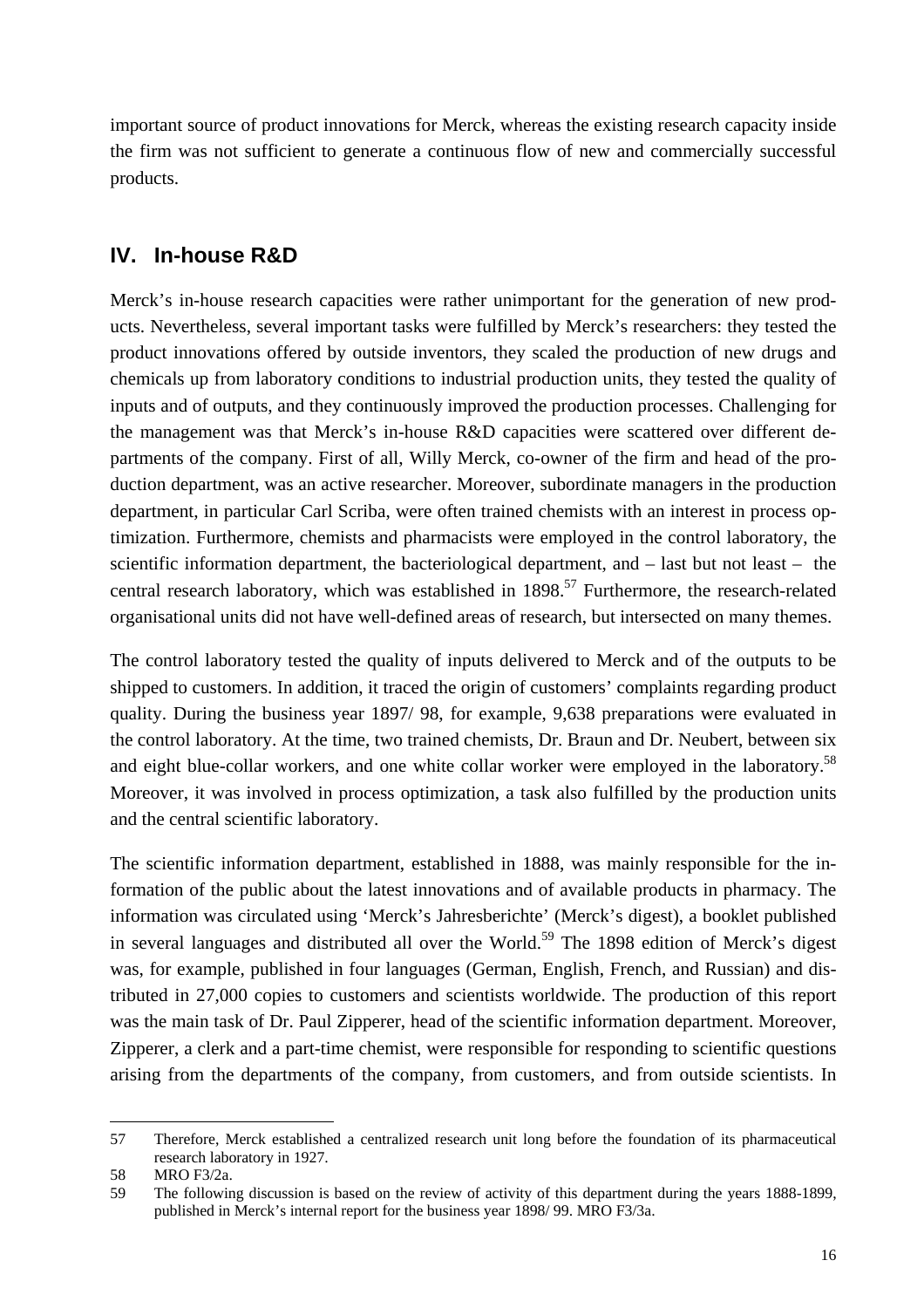1898, for example, 420 scientific correspondences with customers and outside researchers were handled and 2,175 enquiries from the various departments of the company were answered. Furthermore, the department organized the scientific library as well as the circulation of 56 scientific journals inside the company. Finally, members of the scientific information department supported the other laboratories and tested 48 drugs and made 40 experiments.

Bacteriological research was conducted at Merck since 1895 in the bacteriological production department headed by Dr. von Buisson. In addition, in August 1900 the bacteriological research laboratory headed by Dr. Landmann was established. Three years later, a new head of bacteriological research was hired: Wilhelm Eicholz, who earned his PhD in chemistry in 1901 from Emil Fischer. Eichholz was one of the longest-serving researchers at Merck and he stayed at the firm until his death in 1927. $^{60}$  His most important contributions were his participation in the Jodipin research and his invention of a dysentery serum in 1906.<sup>61</sup> The main tasks of the bacteriological research laboratory were the quality control of the products of the bacteriological production units as well as research regarding tubercle, typhus, and diphtheria. However, the resources for research were rather limited. For example, resources devoted to the development of the first bacteriological drug, Tuberculol, were just 23,216.37 Mark, spent over a period of eleven years.<sup>62</sup> Furthermore, Dr. Landmann was part-time delegated to the bacteriological production department. Moreover, the research unit was involved in quality control. For instance, 105 samples of the production department were investigated in the bacteriological research laboratory during 1900/01.<sup>63</sup> Nevertheless, in 1902, sera fighting tubercle, pneumococcus, and streptococcus were launched, followed by a diagnostic drug for typhus one year later.<sup>64</sup> Later on, research regarding diphtheria, typhus, and streptococcus was in the focus of the laboratory's staff.<sup>65</sup> Parallel to the bacteriological research conducted in Darmstadt, a bacteriological research unit was established in co-operation with Professor Sobernheim in Halle. Merck installed a research unit in Halle, directed by Sobernheim and staffed with Merck's own researcher, Dr. Burow. Burow started his research in May 1902 and worked for Merck until May 1911.<sup>66</sup> In particular, research in and production of an anthrax serum was conducted in Halle.

The central scientific laboratory, headed by the chemist Dr. Alexander Ehrenberg, was founded in 1898 by combining the departments for synthetic analysis, the analytical laboratory, the electro-chemical laboratory, the patent office, and the marketing department.<sup>67</sup> Already one year later, the central research laboratory was re-organized by dividing it into four sub-units: (i) the

<sup>60</sup> MRO F3/1b.

<sup>61</sup> MRO J 10/715.

<sup>62</sup> MRO F3/5a. Merck made these expenditures between 18 March 1890 and 30 June 1901. Expenditures for a lymphe serum and another tubercle serum were 7,589.37 Mark (1 June 1896-30 June 1901) and 3,468.55 Mark (24 May 1897-30 June 1901; Tuberculinum Kochii), respectively.

<sup>63</sup> MRO F3/5c.

<sup>64</sup> MRO F3/7a and MRO F3/7a. From a commercial point of view, these drugs were unimportant. In 1912, the turnover generated by the five drugs was less than 75,000 Mark and they made a profit of about 9,000 Mark.

<sup>65</sup> MRO F3/12c. In 1908, the bacteriological laboratory employed 18 blue-collar workers and one researcher, Dr. Eichholz.

<sup>66</sup> MRO R 15/11. Contracts Merck with Burow, 25 April 1902 and 15 May 1911.

<sup>67</sup> MRO F3/2c.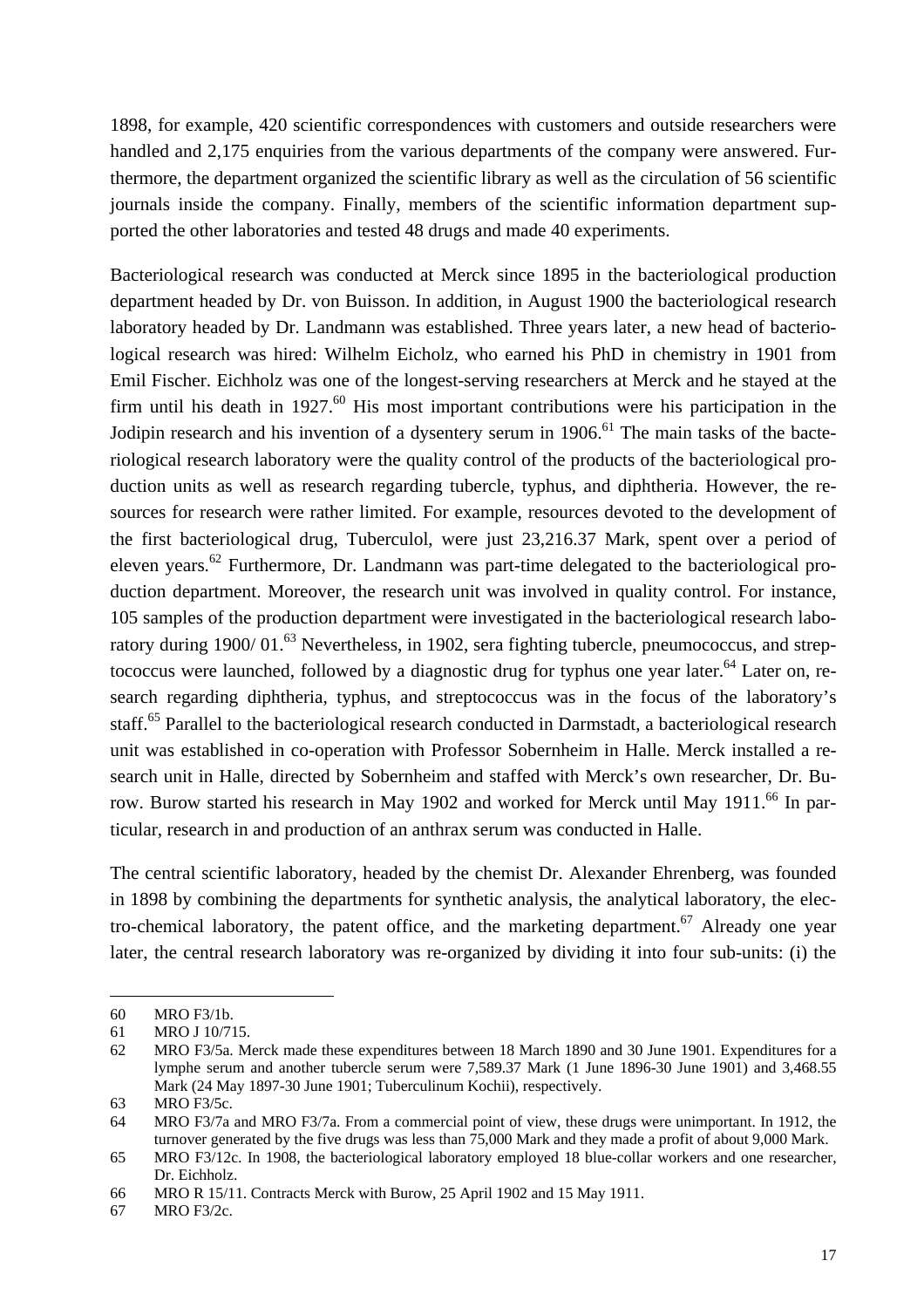operations laboratory; (ii) the experimental laboratory; (iii) the electro-chemical department; (iv) the office for patents and marketing. This organisational structure remained in place at least until World War I.

Dr. Holzinger, the first staff member of the operations laboratory, improved the blueprints for new products from a laboratory scale to an industrial scale. Moreover, many new products were first produced and sold by the operations laboratory. Production was handed over to the production department when the process was fully developed. The experimental laboratory, staffed first by Dr. Kassner and Dr. Schnerr, had three main tasks. First, it checked inventions offered to Merck by outside inventors regarding the applicability on an industrial scale; second, it improved established production processes; third, it developed new products. The electro-chemical laboratory, staffed with Dr. Pip from 1898 onwards, participated in the research projects of the operations and experimental laboratory by applying electro analysis. The office for patents and marketing, finally, was responsible for safeguarding Merck's inventions, monitoring the patenting activities of competing firms, and circulating Merck's research results among scientists, users, and customers. In this office, Dr. Mennel was responsible for patents and Dr. Rahn for marketing. $68$ 

The size of Merck's central research laboratory remained quite similar over time: the average number of researchers was eight, with nearly no fluctuation in absolute numbers, but with significant fluctuation of individual researchers. More specifically, two career paths were common in Merck's central research laboratory. First, some researchers stayed in their positions for very long periods. Examples are Dr. Pip, head of the electro-chemical laboratory from 15 January 1898 and Dr. Beckh, who started on 1 December 1899 as a researcher in the experimental laboratory. Both stayed in research – at least – until World War I. Other examples are Dr. Knell and Dr. Wolfes, who joined the experimental laboratory to conduct research on the barbiturate Veronal on 1 April 1903 and 21 November 1904 respectively; both stayed at least until World War I. The second typical research path was the move from research into production. Examples are Dr. Gruschwitz and Dr. Weber, members of the experimental laboratory during 1903-07 and 1904-07 respectively. Other examples are Dr. Immel and Dr. Seuffert, who were members of the experimental laboratory for two years (1901-03), and Dr. Müller, who was a researcher for just six months in 1909.

Merck's central research laboratory main task was the 'D' part of R&D, i.e., the optimization of production processes for large-scale production. This function can be quantified by counting the process innovations discussed in the annual reports of Merck's scientific laboratory: 88 percent of all process innovations can be ascribed to in-house researchers, whereas only six percent each originated from university researchers and free inventors.

The annual reports of the laboratory also include numerous case studies for process optimisation. For example, Albert Ladenburg, professor for chemistry in Breslau, demonstrated in 1894 the

<sup>68</sup> MRO F3/4a.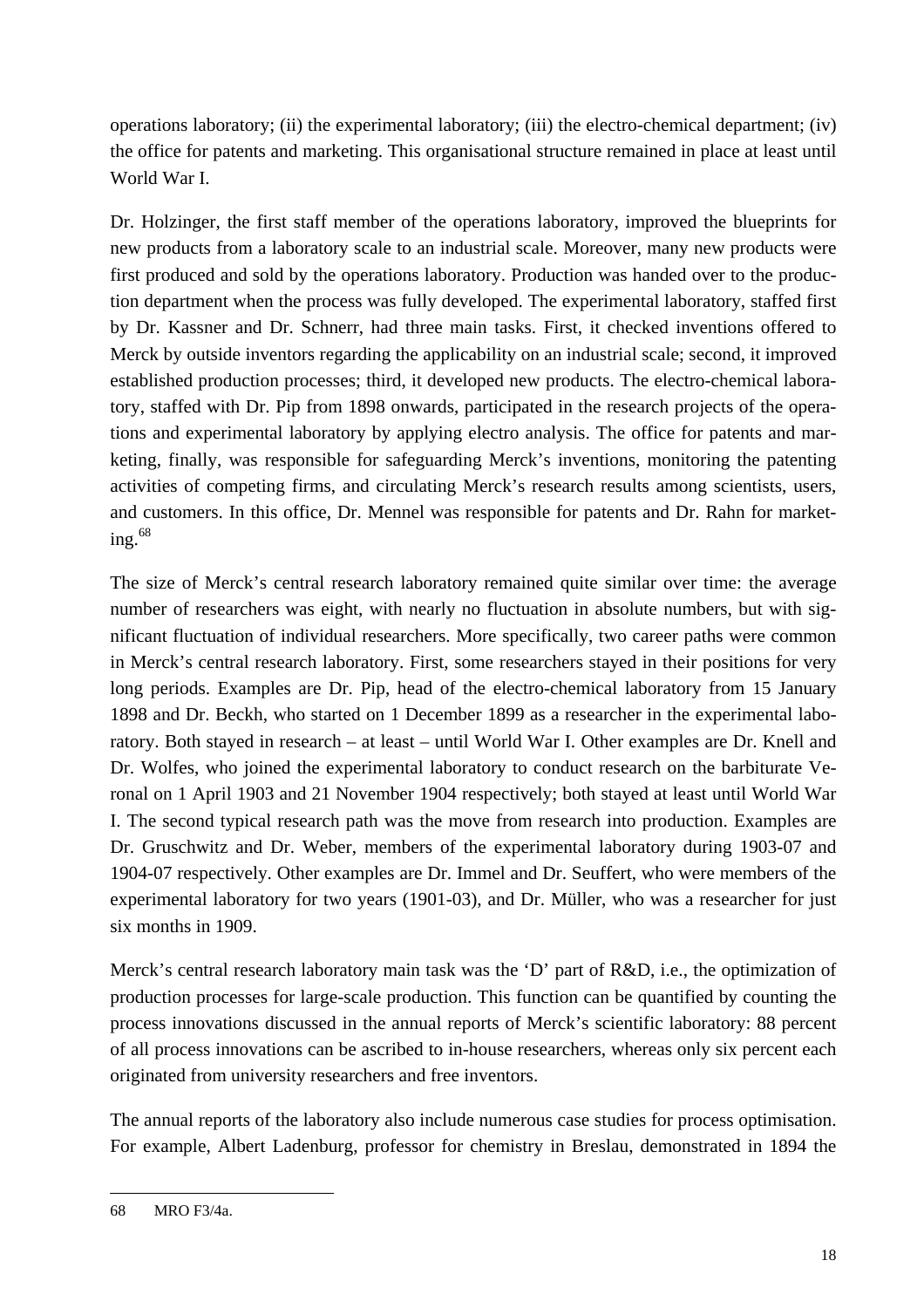electro-chemical reduction of pyridine to piperidine. One of the first tasks of Dr. Pip, head of the electro-chemical research unit, was the adaptation of Ladenburg's method to an industrial scale. He succeeded soon and generated piperidine at a cost of 70 Mark per kg, 50 Mark per kg less than the original method. In addition, an optimized arrangement of the production process and the use of a modern filter press reduced the costs further to 50 Mark per kg. Merck's researcher proposed to the management of the firm that the knowledge about the new substance should be circulated in universities. Then, some technical or medical use of piperidines was expected to be found soon.<sup>69</sup> Indeed, some time later, piperidine became an important intermediate in the synthesis of drugs.

Another example for process development relates to the research concerning the barbiturate Veronal, invented in 1903 by Fischer and von Mehring, who were outside researchers for Bayer and Merck, respectively. Consequently, this first barbiturate was produced by Bayer and Merck using very similar methods. Merck soon figured out that the theoretical derivation and small-scale laboratory production of this barbiturate were insufficient for industrial production. Consequently, Merck hired two new researchers, Dr. Klein and Dr. Knell, to work exclusively on Veronal. The first major problem was the immense demand for the new drug, making large-scale production inevitable. Before the launch of the new drug, Merck estimated an annual demand of 500 kg. Yet, the production capacity had to be expanded to 5,000 kg per annum within the first year and a further increase to 10,000 kg seemed possible if the production unit was used 24 hour a day.<sup>70</sup> During the following year, Veronal-related research capacities at Merck were increased further as Fischer's former research assistant Dr. Wolfes was hired by the company. He was worth his money, since he substantially improved the use of alcohol in the production process. Thereby, he increased the rate of yield from 38 percent to 60 percent. Moreover, it seemed possible to increase the rate of yield to 70 percent. Nevertheless, Dr. Beckh, another researcher at Merck, reverse engineered the method used by Bayer and figured out that Bayer's rate of yield was even higher. Nevertheless, Merck's method was less expensive at the actual input prices.<sup>71</sup> Naturally, Veronal's high profitability – the profit-turnover ratio was 35 percent in 1903/ 04 – attracted market entrants. For example, Schering and Hoechst earned money on a Veronal-like drug using a method that had just one-third of the rate of yield of the Bayer-Merck method. Yet, Merck protected its product by applying for a series of patents around the original Veronal patent. In June 1905, just two years after the launch of Veronal, Merck already held 65 patents regarding Veronal – about two-thirds of Merck's total patent stock was therefore related to this drug. $72$ 

<sup>69</sup> MRO F3/2c. "Vor allem muß man jetzt versuchen, Universitäten und technische Hochschulen für das Piperidin zu interessieren, arbeiten größere wissenschaftliche Kreise mit diesem Stoffe, so wird sich auch bald eine Verwertung gefunden haben, sei es nun in medizinischer oder technischer Beziehung."

<sup>70</sup> MRO F3/7c.

<sup>71</sup> MRO F3/8c.

<sup>72</sup> MRO F3/9c. During 1905/ 06, the situation had stabilised and the prominence of Veronal in the research laboratory declined. Merck's method was nearly as efficient as the one used by Bayer. In addition, Hoechst's production was eliminated by a decision of the patent office. Schering's production was interrupted by a decision of the patent office. MRO F3/10c.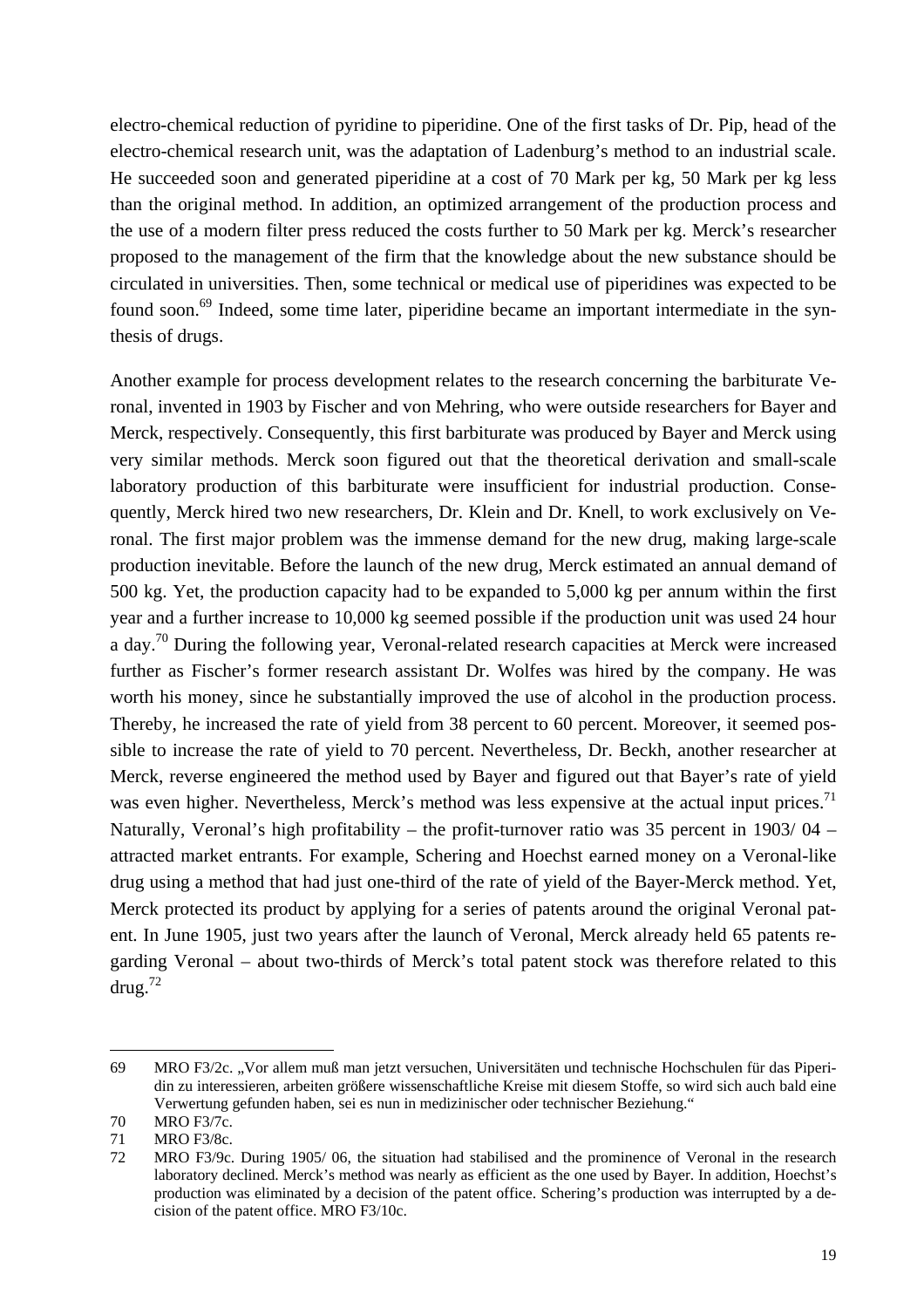The third example of process optimization concerns the production of tannins, an important raw material for the production of herbal pharmaceutics.<sup>73</sup> During the mid-1890s, Merck's position in this market was endangered by a new process developed by Schering. To counter this attack, Merck experimented with five new processes for the production of tannins. The six input factors had to be composed in a way that the four different types of outputs were generated in a profitmaximizing way at given market prices. In a first step, a new method was theoretically developed. This new method reached a rate of yield of 72 percent, much better than the 64 percent of Merck's old method and above the rate of yield of Schering's method. In a second step, the theoretical results had to be applied in practice. Between January and April 1897, Merck's chemists tried five different modes of production. In practice, the new method had a rate of yield of 70.23 percent, less than the model predicted for Merck's method, but higher than the old process. As a result, the new process resulted in a decline of production costs from 2.60 Mark per kg to 2.20 Mark per kg of tannin. The fact that the decline in production costs was relatively higher than the increase of the rate of yield is striking. This indicates that Merck's researcher did not only improve the process, but that they also optimized the structure of input factors in view of current prices. Moreover, the researchers expected declining costs due to learning effects of the workers and due to a new design of the manufacturing facility, which was expected to reduce the loss of ether, an input factor. Consequently, the chemists projected a decline of production costs to 2.10 Mark per kg, nearly 20 percent less than the unit costs of the old process.<sup>74</sup>

In-house product development, on the other hand, mostly failed. A striking example is the production of vanillin and heliotropine, two basic materials for perfume production. In 1874, the first chemical production of vanillin using the sap of spruce bark was realized by the German chemists Wilhelm Haarmann and Ferdinand Tiemann, who founded a firm – Haarmann's Vanillin-Fabrik – to exploit the patent. However, it took more than a decade and the invention of vanillin production using eugenol in 1891, to make the chemical production of it a big commercial success. A few years later, Merck decided to enter this market. During the business year 1897/ 98, a new, four-step production method for vanillin was developed by Merck's researchers. The first step was the relocation of eugenol to iso-eugenol using a new method, which was not in conflict with existing patents. However, the new method was not revolutionary enough to get a patent. In the second step, the iso-eugenol was acetylated and the resulting product was – in step three – oxidated to acetvanillin. Finally, vanillin was separated from acetvanillin. Moreover, economies of scope could be realized since the same instruments and machines used for the production of vanillin could also be used in the production of heliotropine.<sup>75</sup> One year later, Merck received a patent for step two of its new method. Furthermore, large-scale experiments were conducted to get data for the estimation of future production costs and to optimise the production process. In addition, two investment plans were presented to the management of the firm. An entirely new facility for the production of vanillin and heliotropine would cost about 40,000

<sup>73</sup> The relevance of tannins for Merck can be shown using revenue and profit figures for 1908 and 1909. During these two years, tannins generated a turnover of more than 700,000 Mark (about 4 percent of total turnover) and profits of more than 110,000 Mark. MRO H5/9a.

<sup>74</sup> MRO F3/1a.

<sup>75</sup> MRO F3/2c.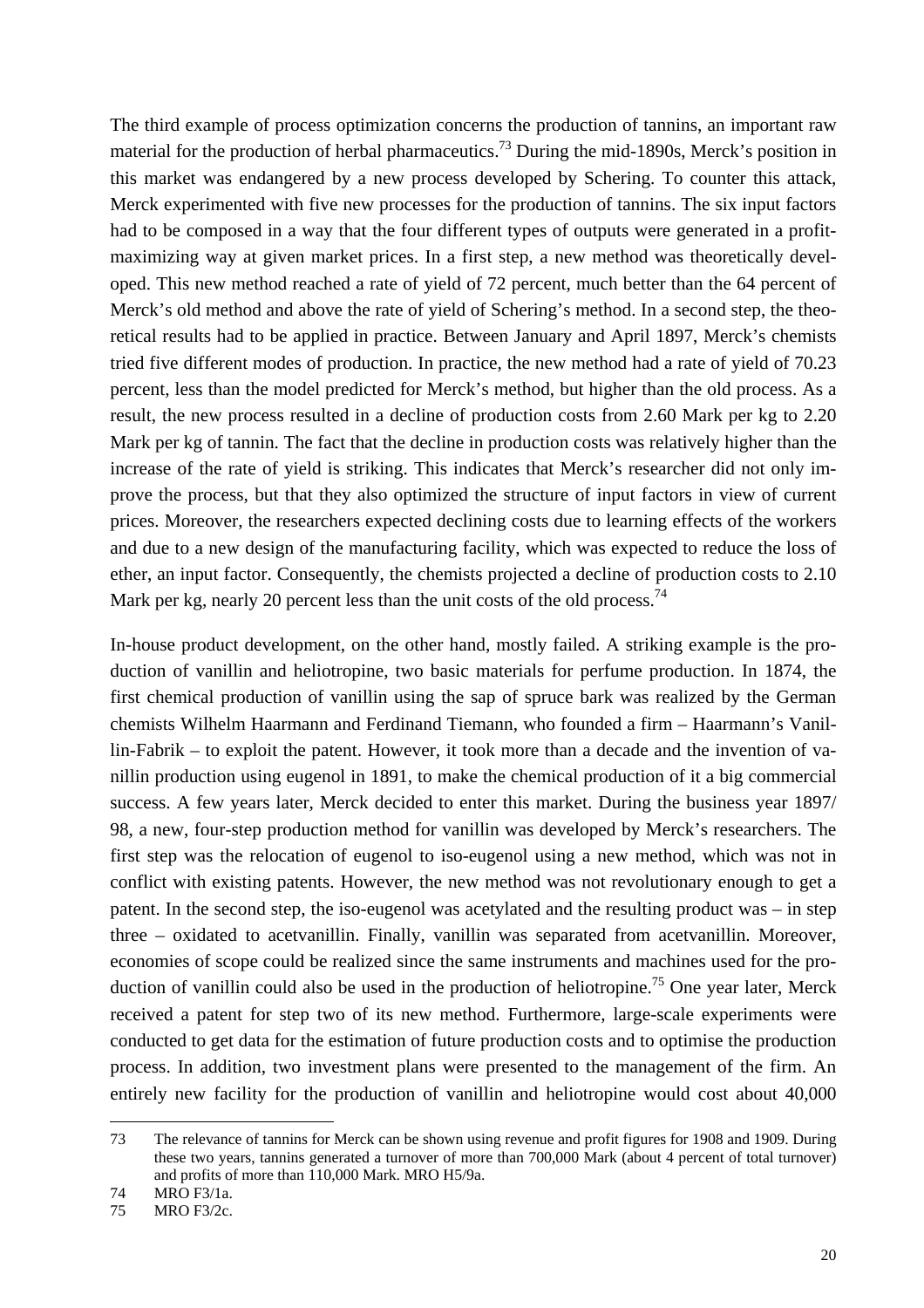Mark, whereas the conversion of existing facilities would be possible at a cost of only 16,000 Mark. The latter plan was agreed upon and the production on an industrial scale was bound to start during 1900.<sup>76</sup> However, it turned out that Merck's method had a much lower rate of yield than expected from the laboratory experiments. Simultaneously, the market price of vanillin declined substantially. Consequently, Merck was not able to compete on the product market. Nevertheless, the management decided to continue the production since substantial fixed costs had already been sunk.<sup>77</sup> Yet, prices for vanillin and heliotropine declined further and the production was stopped in 1901, about one year after Merck's entry into the market.<sup>78</sup>

At regular intervals, shortages of resources devoted to R&D were discussed in the annual reports of the central research laboratory. For example, resources were temporarily shifted from the central research laboratory to the production units.79 Another example of resource constraints concerned the electro-chemical department. This department should have been equipped with many complex installations, but the necessary office and laboratory space was sometimes unavailable.<sup>80</sup> A final example concerns the experimental laboratory. Due to missing office space in the laboratory, no new scientists were hired in 1902 after the promotion of Dr. Immel and Dr. Seuffert into the production department.<sup>81</sup> Even one of the core activities of the central research laboratory, the protection of drugs using the patent system, was sometimes not completely fulfilled. The report for 1899/ 1900 states, for example, that the experiments to extend the patent protection of Merck's cocaine processes were of only secondary importance for the researchers.<sup>82</sup> Furthermore, the use of patent lawyers was restricted as far as possible to save money, and the corresponding tasks were performed in-house by Merck's patent department.<sup>83</sup> Moreover, investment into laboratory equipment was sometimes delayed for several years, making some experiments impossible.<sup>84</sup>

The remuneration of in-house researchers was very moderate, in particular if compared to the compensation of outside inventors. Merck's standard working contract for chemists during the

<sup>76</sup> MRO F3/3c. Moreover, it turned out that the same method could be employed to produce paracetamol, a Aspirin-like drug.

<sup>77</sup> MRO F3/4c.

<sup>78</sup> MRO F3/5d.

<sup>79</sup> In 1908, Dr. Silberbach was delegated in the production department. During the following year, several research chemists were delegated into the production department during the summer. During 1910 and 1911, a substantial part of the research manpower was delegated to the cocaine production. In 1913, research capacity was shifted to the control laboratory since the researcher there was snowed under with work.

<sup>80</sup> MRO F3/3c for 1898/ 99, MRO F3/7c for 1902/ 03.

<sup>81</sup> MRO F3/6c.

<sup>82</sup> MRO F3/4c. Report of the head of the scientific laboratory, Dr. Ehrenberg, regarding cocaine research: [[…] Bei dieser Gelegenheit will ich indessen darauf aufmerksam machen, daß derartige Arbeiten im wissenschaftlichen Laboratorium durchaus nicht als Hauptsache angesehen werden, sondern daß sie zur Ausfüllung der bei den großen laufenden Hauptaufgaben übrig bleibenden Zeit dienen."

<sup>83</sup> MRO F3/4c.

<sup>84</sup> The 1908 report stated that the operations laboratory received, after several years of waiting, a large centrifugal and a large agitating tub. The head of the scientific research laboratory, Dr. Beckh, claimed that this delay had negative consequence, for the scientific work as well as for the whole company: "Es kann nicht scharf genug auf den Schaden hingewiesen werden, welcher nicht nur der Wissenschaft, sondern auch der Fabrik durch ein derartiges Gebahren entsteht, und es ist zu hoffen, daß die jetzt vorhandenen Anfänge einer Versuchsapparatur für Fabrikationszwecke dem Laboratorium dauernd erhalten bleiben."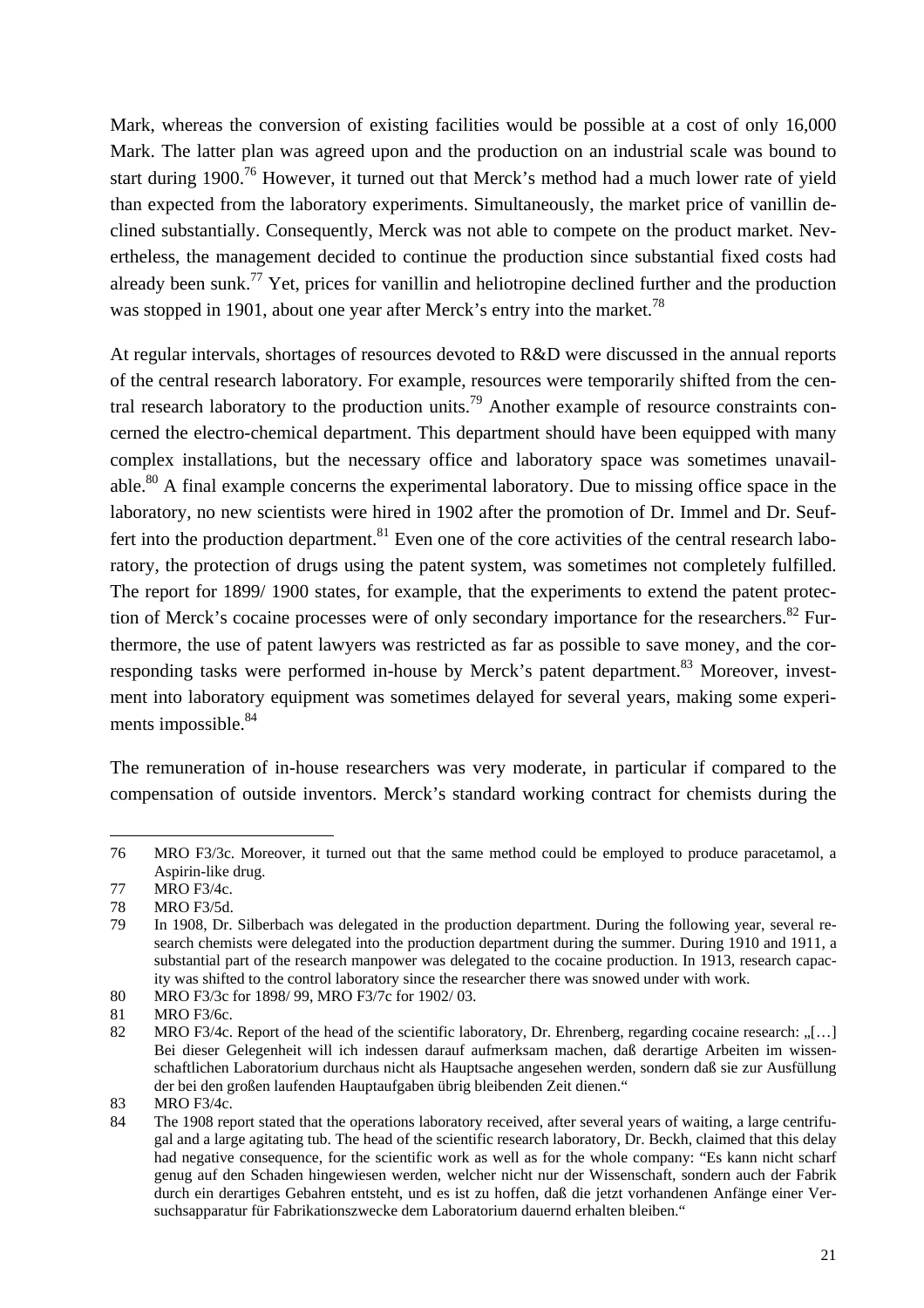early  $20<sup>th</sup>$  century prescribed that chemists were initially hired for one year, followed by an openended contract with a period of notice of three months. The annual fixed income varied between 2,400 Mark and 4,500 Mark. All inventions made were automatically transferred to Merck, and most contracts did not contain a profit-sharing agreement.<sup>85</sup> In this respect, Merck differed from Bayer, where the researchers received a share in product specific profits of up to five percent (Wimmer, 1994: 124-126; Meyer-Thurow, 1982: 373-375). Yet, in-house researchers at Bayer only received this profit share for new products and not for process improvements of external inventions. Therefore, Bayer's in-house research staff impeded the acquisition of externally developed products (Wimmer, 1994: 140-141). In this respect, Bayer substantially differed from Merck and Hoechst.

The intensity of the Veronal research and the resource constraints after 1908 were, in a way, responsible for the decline of in-house research at Merck. On the one hand, Veronal induced a rise of research capacities, since new scientists were hired. On the other hand, nearly all researchers were engaged in Veronal-related research between 1903 and 1906. As a result, the number of new patents declined tremendously after the end of the Veronal wave. Moreover, researchers were regularly delegated into the production department. Consequently, the research output declined substantially. Jointly and severally, nearly no new research results were published in the reports of the central research laboratory after 1908. In 1909, Dr. Beckh summarised the situation for in-house research at Merck:<sup>86</sup>

"Although factory management has, over the years, not changed its mind as regards the many concerns facing the introduction of new drugs – concerns I myself share to a large degree –, nonetheless I cannot avoid being convinced that experiments aimed at obtaining new synthetic drugs should not be allowed to disappear altogether from the agenda of a scientific laboratory. This kind of work, particularly when it comes to inventing such superior quality products as Veronal, can be compared to a veritable hunt for the jackpot. And even if one contents oneself with a lesser level of success, if one goes only for the minor successes, this means a huge amount of futile work.

<sup>85</sup> MRO R 1/42. Contracts of Merck with: Dr. Erich Ruderson (1 June 1914; 3,600 Mark fix); Dipl. Ing. Edmund Carl Burchard (1 July 1911, 4,500 Mark fix, unspecified profit share for inventions); Dr. A. Pister (10 August 1914, 3,960 Mark fix); Dr. Ludwig Wolter (1 December 1914; 2,400 Mark fix).

<sup>86 &</sup>quot;Wenngleich sich die Anschauung der Fabrikleitung über die vielerlei Bedenken, welche der Einführung neuer Arzneimittel entgegenstehen, im Lauf der letzten Jahre nicht geändert hat, Bedenken welche ich selbst in hohen Maße teile, so kann ich mich doch der Überzeugung nicht verschließen, daß Versuche zur Gewinnung neuer synthetischer Arzneimittel nicht vollständig aus dem Arbeitsprogramm des wissenschaftlichen Laboratoriums ausgeschaltet werden dürfen. Die letztere Art von Arbeiten läßt sich, zumal wenn man Körper von so souveräner Qualität, wie das Veronal suchen will, wohl mit Jagen nach dem großen Loos vergleichen. Und selbst wenn man mit minderen Erfolgen zufrieden sein will, wenn man nur die kleineren Treffer sucht, steckt eine endlose Menge vergeblicher Arbeit darin. […] Durch Vervollkommnung unserer Betriebsmethoden werden wir unsere bisherigen großen Fabrikate wohl in der Mehrzahl der Fälle auf der Höhe halten können und unsere Absatzgebiete behaupten, einen direkten FORTSCHRITT bedeutet dies aber nicht. Dabei müssen wir immer noch gegenwärtigen, daß die wirkliche chemische Großindustrie, die Farben- und Säurefabriken infolge der intensiv gesteigerten Konkurrenz sich allmählich unseren größeren Präparaten zuwenden, sie werden dann zweifellos in der Lage sein, selbst bei gleichwertigen Fabrikationsmethoden uns infolge der billigeren Rohstoffe in den betr. Artikeln zu unterbieten und so den Konsum an sich zu ziehen. Es sollte daher zur rechten Zeit Nachwuchs geschaffen werden, aber nicht durch aussichtslosen Kleinkram sondern durch einige gute Spezialitäten, dann durch Aufnahme einiger neuer Fabrikationszweige, die durch die Größe des Absatzgebietes und durch den Nutzen, mit dem sie nachweislich von anderer Seite vertrieben werden, eine Garantie für dauerhafte Rentabilität bilden." MRO F3 / 13d.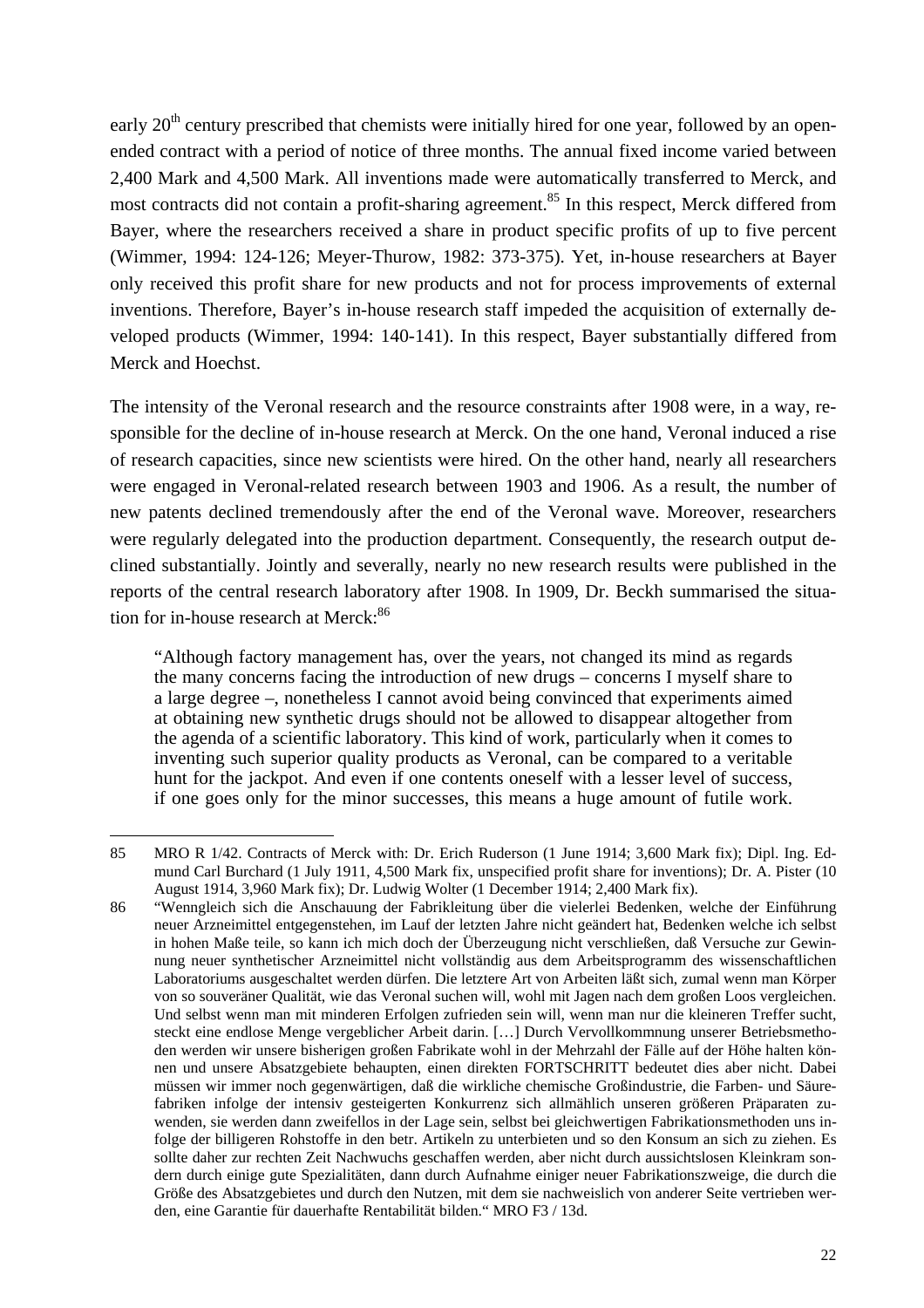[...] By perfecting our operational methods we will most probably be able to maintain most of our major products on the same high standard, as well as holding our key markets; yet, this does not inevitably mean PROGRESS. We must still bear in mind that the real large-scale chemical industry, the dyestuff and acid factories, are gradually looking into producing the very same key substances we make, as a result of consistently growing competition. Using the same production methods as we do, they will no doubt soon be able to underbid us in these products, due to cheaper raw materials, thus attracting the consumer. For this reason, the ground should be prepared for new innovations as soon as the time is right – not just some unpromising odds and ends, but a few good specialist products. Then, other new branches should be taken on board. This would provide a guarantee for sustainable cost-effectiveness as a result of an increased market area and demonstrable usefulness."

Moreover, Dr. Beckh asked for better co-operation between chemists and medical scientists, as well as for intensified co-operation with university researchers. In particular, the scientific information department should improve the flow of information from practioners and university researchers to the members of the central research laboratory. Only when these pre-conditions are met, the central research laboratory could focus on the most important research topics.<sup>87</sup>

## **V. Conclusion**

During the 1880s and 1890s, traditional, alkaloid-based pharmaceutical research was challenged by the bacteriological revolution and by the discovery of dyestuff-based drugs. In addition, the latter development caused the market entry of dyestuff producers on the market for pharmaceuticals. Consequently, product market competition intensified substantially at the turn of the  $20<sup>th</sup>$ century. Moreover, some dyestuff producers – especially Bayer – started systematic research to discover new drugs. Thereby, the traditional trial-and-error approach of alkaloid-based pharmaceutical research used by incumbent producers like Merck came under pressure. Furthermore, the foundation of the state-sponsored health insurance in Germany during the 1880s and the modification of the German patent law in 1891 increased the demand for drugs and enhanced the possibilities to appropriate profits from patent-protected products. Finally – and exceptionally for the family-owned firm Merck – a new generation of family members took over the management of the firm during the 1880s and 1890s. Jointly and severally, the period between 1890 and 1913 was challenging for Merck.

Merck responded to these multiple challenges by adapting its research strategy and organisation. First, a significant number of long-term research co-operations were initiated during the 1890s. In this regard, Merck's strategy was similar to the one used by Hoechst, one of the large dyestuff producers entering the market for pharmaceuticals during the 1880s. Nearly all products launched by these firms were developed by university researchers, who were connected to the firms via long-term contracts. During the early 1890s, Bayer followed a similar strategy. Yet, at the turn of the century its in-house research capacities were sufficient to develop a continuous flow of new products. Schering, like Merck a traditional pharmaceutical company, was, on the

j 87 MRO F3/13d.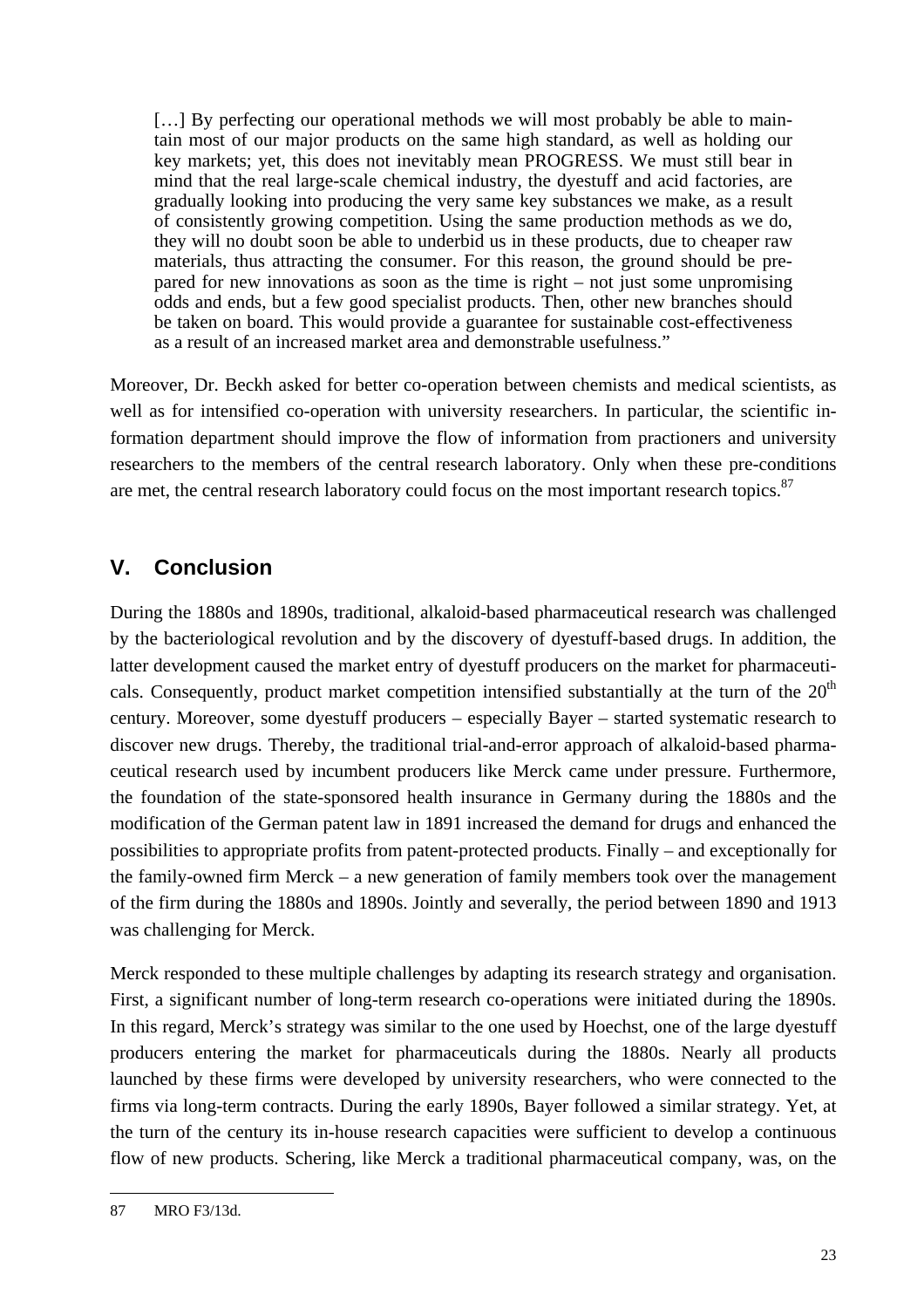other hand, neither successful in establishing external research co-operations nor in setting-up inhouse research capacities.<sup>88</sup>

Second, Merck addressed the bacteriological revolution by setting-up a bacteriological production unit in 1895. A bacteriological research laboratory was established in 1900. Finally, a close and long-lasting research co-operation with Professor Georg Sobernheim from the University of Halle began in 1902. In bacteriological research, Merck was not outpaced by its major competitors. More specifically, Hoechst established in-house bacteriological research only in 1903, after the breakdown of the path-breaking research co-operation with Emil von Behring. Nevertheless, Hoechst kept its leading position in the market for bacteriological drugs. Bayer, on the other hand, did not focus on bacteriological research, and most of its drugs were based on salicylic acid derivatives. Schering, finally, established a bacteriological unit as early as 1893. However, the research activities of the firm mostly failed. By and large, Merck did not become a major player in bacteriological drugs. Nevertheless, the firm profitably produced the full range of those drugs during the pre-World War period.

Third, Merck strengthened its in-house research capacities in 1898, the foundation year of its central research laboratory. Merck's laboratory was, however, smaller than the research units of Bayer or Hoechst. In addition, the resources devoted by Merck to in-house research were often insufficient. Nevertheless, Merck successfully screened new products offered to the firm by outside inventors. Moreover, the firm established sufficient skills in chemical engineering to upgrade the production processes of bought drugs from laboratory conditions to industrial scale. Merck's in-house research strategy was therefore comparable to Hoechst's. Yet, the flow of outside inventions flattened during the years preceding the Great War. On the other hand, resources devoted to in-house research were insufficient to compensate this development. In this respect, Merck's development mirrors Hoechst's experience during the same period. A possible strategic shift was perhaps delayed by the Great War: Hoechst founded its central pharmaceutical research laboratory in 1913, whereas Merck established its pharmaceutical research laboratory in 1927, after the Great War and the period of hyperinflation.

-

<sup>88</sup> The close co-operation between industry and university was also common in the U.S. Furman / MacGarvie (2007) have shown that close industry-university co-operation caused a flow of knowledge from universities to firms during the inter-war period.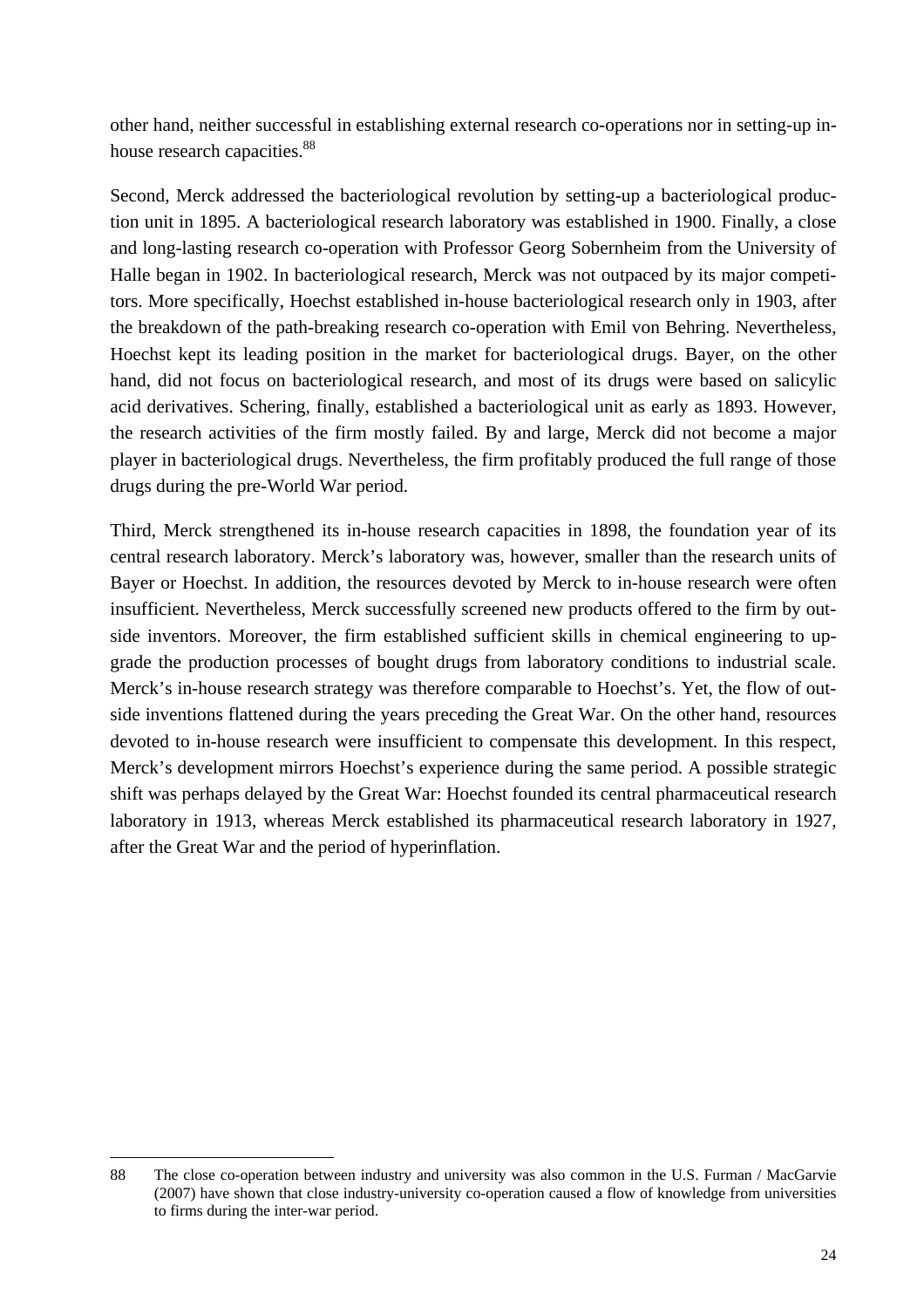## **References**

## **1. Archival sources from Merck Record Office (MRO)**

| F1/47             | Merck-Knoll / Stypticin-Stypta / Prof. Freund, 1906/07                              |
|-------------------|-------------------------------------------------------------------------------------|
| F3/1a             | Jahresbericht für das Betriebsjahr 1. Juli 1896 bis 30. Juni 1897                   |
| F3/1b             | Jahresbericht für das Betriebsjahr 1. Juli 1896 bis 30. Juni 1897                   |
| F 3 / 2a          | Jahresbericht für das Betriebsjahr 1. Juli 1897 bis 30. Juni 1898                   |
| F3/2c             | Jahresbericht für das Betriebsjahr 1. Juli 1897 bis 30. Juni 1898                   |
| F 3 / 3a          | Jahresbericht für das Betriebsjahr 1. Juli 1898 bis 30. Juni 1899                   |
| F3/3c             | Jahresbericht für das Betriebsjahr 1. Juli 1898 bis 30. Juni 1899                   |
| $F$ 3 / 4a        | Jahresbericht für das Betriebsjahr 1. Juli 1899 bis 30. Juni 1900                   |
| F3/4c             | Jahresbericht für das Betriebsjahr 1. Juli 1899 bis 30. Juni 1900                   |
| F3/5a             | Jahresbericht für das Betriebsjahr 1. Juli 1900 bis 30. Juni 1901                   |
| F3/5c             | Jahresbericht für das Betriebsjahr 1. Juli 1900 bis 30. Juni 1901                   |
| F3/5d             | Jahresbericht für das Betriebsjahr 1. Juli 1900 bis 30. Juni 1901                   |
| F3/6c             | Jahresbericht für das Betriebsjahr 1. Juli 1901 bis 30. Juni 1902                   |
| F3/7a             | Jahresbericht für das Betriebsjahr 1. Juli 1902 bis 30. Juni 1903                   |
| F 3 / 7c          | Jahresbericht für das Betriebsjahr 1. Juli 1902 bis 30. Juni 1903                   |
| F3/8a             | Jahresbericht für das Betriebsjahr 1. Juli 1903 bis 30. Juni 1904                   |
| F3/8c             | Jahresbericht für das Betriebsjahr 1. Juli 1903 bis 30. Juni 1904                   |
| F3/9a             | Jahresbericht für das Betriebsjahr 1. Juli 1904 bis 30. Juni 1905                   |
| F3/9c             | Jahresbericht für das Betriebsjahr 1. Juli 1904 bis 30. Juni 1905                   |
| F 3 / 10c         | Jahresbericht für das Betriebsjahr 1. Juli 1905 bis 31. Dezember 1906               |
| F 3 / 12c         | Jahresbericht für das Betriebsjahr 1. Januar 1908 bis 31. Dezember 1908             |
| F 3 / 13d         | Jahresbericht für das Betriebsjahr 1. Januar 1909 bis 31. Dezember 1909             |
| F 3 / 16a         | Jahresbericht für das Betriebsjahr 1. Januar 1912 bis 31. Dezember 1912             |
| F 3 / 16d         | Jahresbericht für das Betriebsjahr 1. Januar 1912 bis 31. Dezember 1912             |
| F 3 / 18a         | Jahresbericht für das Betriebsjahr 1. Januar 1914 bis 31. Dezember 1914             |
| H 5/9a            | IG Korrespondenz 1907-1909                                                          |
| H 5 / 15          | IG Korrespondenz 1906-1908                                                          |
| H 5/43            | IG: Verträge und Korrespondenz                                                      |
| J 10/715          | Gewinnbeteiligung Dr. Eichholz                                                      |
| R 1/42            | Anstellungsverträge und Erfinderverträge                                            |
| $R$ 5/23          | Verträge Prof. Dr. Martin Freund                                                    |
| R 15 / 11         | Verträge mit Erfindern und Gelehrten A-K                                            |
| R 15 / 12         | Verträge mit Erfindern und Gelehrten L-Z                                            |
| $S\ 6/21$         | Merck's Patent- und Specialpräperate, Zusammenstellung der Abrechnungen, Nr. 1-39   |
| $C \subseteq 122$ | Margiz's Detent, und Cnocialprängrate. Zusammanstellung der Abrachnungen. Nr. 40.79 |

S 6 / 22 Merck's Patent- und Specialpräperate, Zusammenstellung der Abrechnungen, Nr. 40-78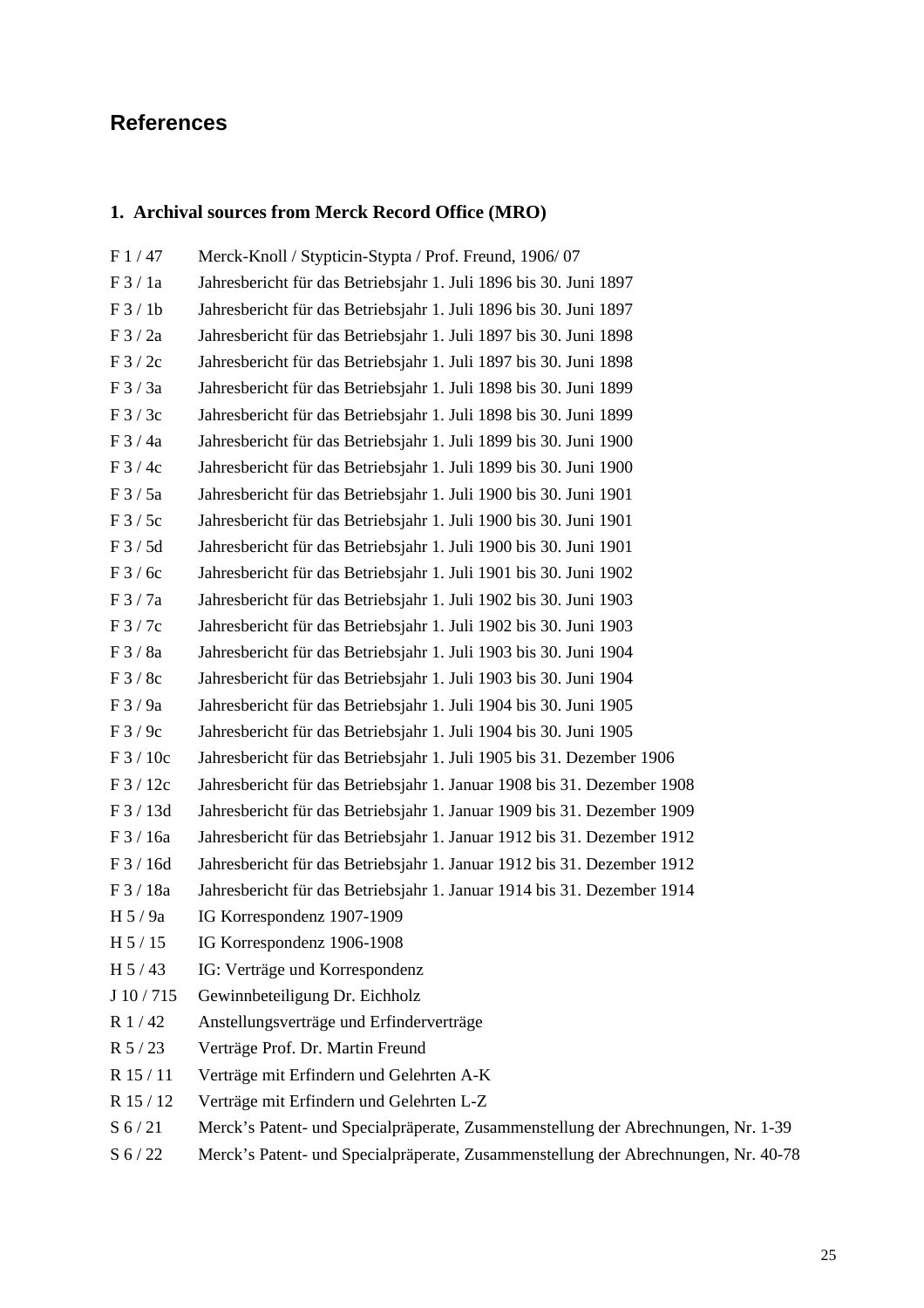#### **2. Printed sources and secondary literature**

#### Beer, J.J. (1959)

The emergence of the German dye industry University of Illinois Press, Urbana

#### Bernschneider-Reiff, S. (2002)

"Was der Mensch thun kann…": Die Geschichte von Merck – das älteste pharmazeutische Unternehmen der Welt Merck, Darmstadt

### Burkert, K. (1990)

Die deutsche "Pharmazeutische Interessengemeinschaft" (1906-1908): Ein Beitrag zur Firmenpolitik der pharmazeutisch-chemischen Industrie bis zum Ende des Ersten Weltkrieges

Deutscher Apotheker Verlag, Stuttgart

### Cameron, R. / Neal, L. (2003)

A concise economic history of the World 4th Edition, Oxford University Press, Oxford

## Chandler, A.D. (2005)

Shaping the industrial century: The remarkable story of the evolution of the modern chemical and pharmaceutical industries Harvard University Press, Cambridge / Mass.

## Dominguez-Lacasa, I. (2006)

Capturing the changes in the knowledge base underlying drug discovery and development in the 20th century and the adjustment of Bayer, Hoechst, Schering AG and E. Merck to the advent of modern biotechnology Scientometrics, 66, 2006, 345-364

#### Erker, P. (1990)

Zur Geschichte der Industrieforschung in den europäischen und amerikanischen Elektrokonzernen, 1890-1930 Zeitschrift für Unternehmensgeschichte, 35, 1990, 73-94

#### Furman, J.L. / MacGarvie, M.J. (2007)

Academic science and the birth of industrial research laboratories in the U.S. pharmaceutical industry

Journal of Economic Behavior and Organization, 63, 2007, 756-776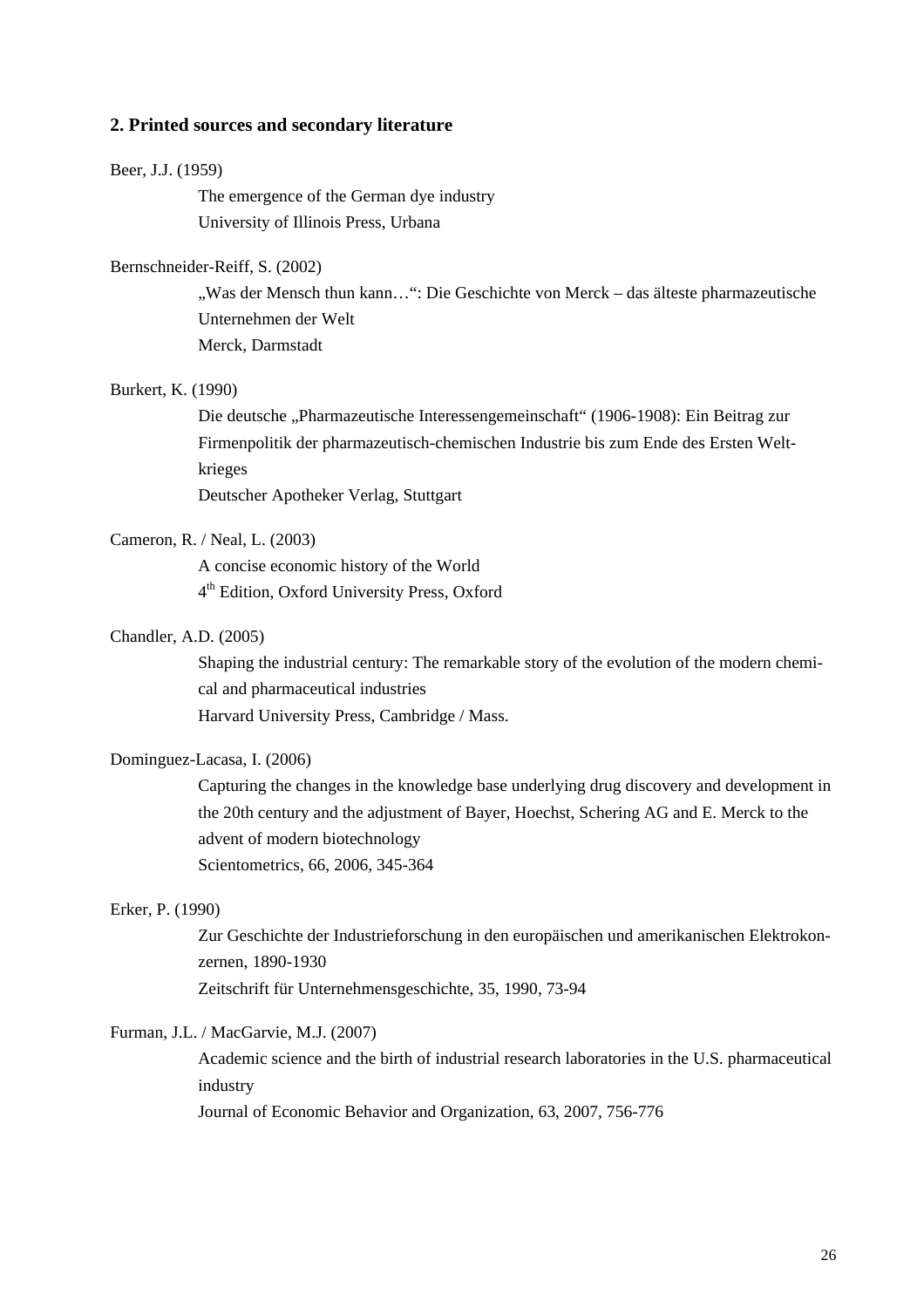#### Galambos, L. / Sewell, J.E. (1995)

Networks of innovation: Vaccine development at Merck, Sharp & Dohme, and Mulford, 1895-1995

Cambridge University Press, Cambridge

### Galambos, L. / Sturchio, J.L. (1998)

Pharmaceutical firms and the transition to biotechnology: A study in strategic innovation Business History Review, 72, 1998, 250-278

#### Griliches, Z. (1990)

Patent statistics as economic indicators: A survey Journal of Economic Literature, 28, 1990, 1661-1707

## Grupp, H. / Dominguez-Lacasa, I. / Friedrich-Nishio, M. (2002)

Das deutsche Innovationssystem seit der Reichsgründung Physica-Verlag, Heidelberg

## Homburg, E. (1992)

The emergence of research laboratories in the dyestuff industry, 1870-1900 British Journal for the History of Science, 25, 1992, 91-111

## Huhle-Kreutzer, G. (1989)

Die Entwicklung arzneilicher Produktionsstätten aus Apothekenlaboratorien Deutscher Apotheker Verlag, Stuttgart

#### Kaiserliches Patentamt (various years)

Verzeichnis der im Jahre … ertheilten und noch in Kraft befindlichen Patente Carl Heymann, Berlin

## Kobrak, C. (2002)

National cultures and international competition: The experience of Schering AG, 1851-1950 Cambridge University Press, Cambridge

#### König, W. (1995)

Technikwissenschaften: Die Entstehung der Elektrotechnik aus Industrie und Wissenschaft zwischen 1880 und 1914 Fakultas Verlag, Chur

#### König, W. (1996)

Science-based industry or industry-based science? Electrical engineering in Germany before World War I

Technology and Culture, 37, 1996, 70-101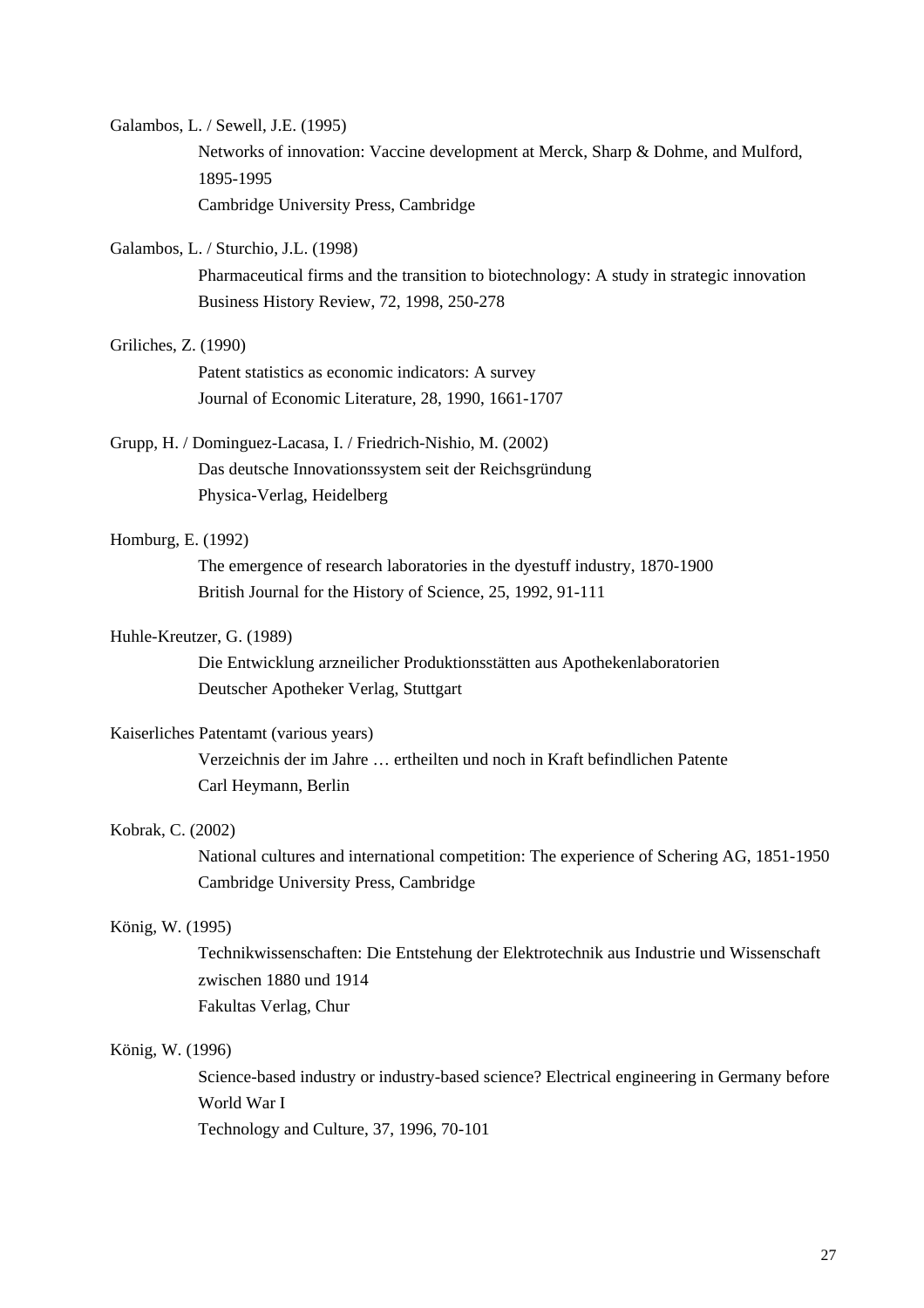#### Landes, D.S. (1999)

The wealth and poverty of nations W.W. Norton & Co., New York

#### Lee, J. (2003)

Innovation and strategic divergence: An empirical study of the U.S. pharmaceutical industry from 1920 to 1960 Management Science, 49, 2003, 143-159

#### Liebenau, J. (1984)

Industrial R&D in pharmaceutical firms in the early twentieth century Business History, 26, 1984, 229-246

### Liebenau, J. (1985)

Innovation in pharmaceuticals: Industrial R&D in the early twentieth century Research Policy, 14, 1985, 179-185

### Löw, C. (1952)

Die chemische Fabrik E. Merck, Darmstadt: Ein Rückblick auf die Geschichte der Firma in Wort und Bild

E. Merck, Darmstadt

#### Metz, R. / Wattleder, O. (2002)

Historische Innovationsindikatoren: Ergebnisse einer Pilotstudie Historical Social Research, 27, 2002, 4-129

## Meyer-Thurow, G. (1982)

The industrialization of invention: A case study from the German chemical industry ISIS, 73, 1982, 363-381

#### Murmann, J.P. (2006)

Knowledge and competitive advantage Cambridge University Press, Cambridge

### Reinhardt, C. (1995)

Vom Alizarinblau zum Thallin. Pharmezeutisch-chemische Forschung der BASF in den achtziger Jahren des 19. Jahrhunderts

In: Schütt, H.-W. / Weiss, B. (Ed.), Brückenschläge: 25 Jahre Lehrstuhl für Geschichte der exakten Wissenschaften und der Technik an der Technischen Universität Berlin, 1969-1994 Verlag für Wissenschafts- und Regionalgeschichte Engel, Berlin

## Reinhardt, C. (1997)

Forschung in der chemischen Industrie: Die Entwicklung synthetischer Farbstoffe bei BASF und Hoechst

Unpublished PhD-Thesis, Bergakademie Freiberg